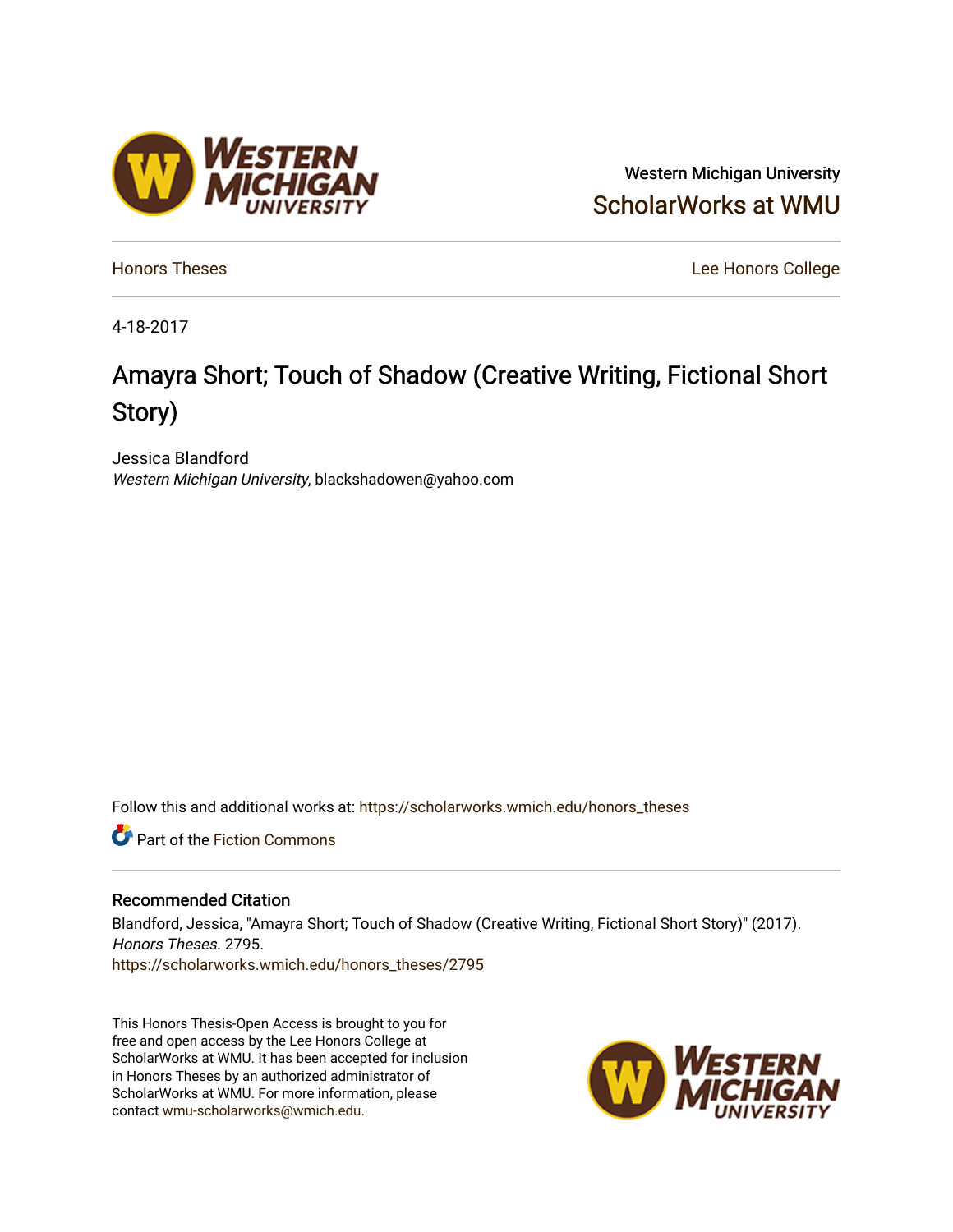*It is obvious to me when a child begins to display the signs of those born of shadow, and even in my fear, my heart weeps for their eternal souls."*

*~From the private diary of Father David, Fall 567th year of Rayden*

### *Touch of Shadow*

Children dreamed long and hard on the planet Amayra, seeking to manifest their dreams into reality, yet in Teagan's case, it was the rule rather than the usual fantastical whisperings of childhood and hope. She lived among the abandoned children at Del Marah Orphanage on a hill overlooking the quaint town below. The town had ceased to move forward in time, instead Del Marah was trapped in an age before the wars. A time where neighbors were trusted and children allowed to play far from the protective eyes of parents. The orphanage was a place where favored pastimes included the hopes of adoption and a family the children could bring pride to. Amayra was a place where one's familial association granted prestige, self-identity, and social standing. She knew no one would ever be claiming her, yet it had never stopped her from dreaming what a mother and father would be like.

Teagan learned the power of her dreams at a young age and now, though only in her eleventh year, she knew in her heart her abilities weren't normal. In a world where people's birthright was inheriting the power of the gods, she had no real place. Being born to a specific god held such control over the populace that many children were given to the orphanage if the child was born to god undesired by the family—such was Teagan's case, while few children came into the world godless, they generally becoming the lower than those without familial ties. Upon birth, the god whose celestial body was most prominent in the sky claimed the child, offering a blessing of power. Regrettably, there were a few days out of each year when no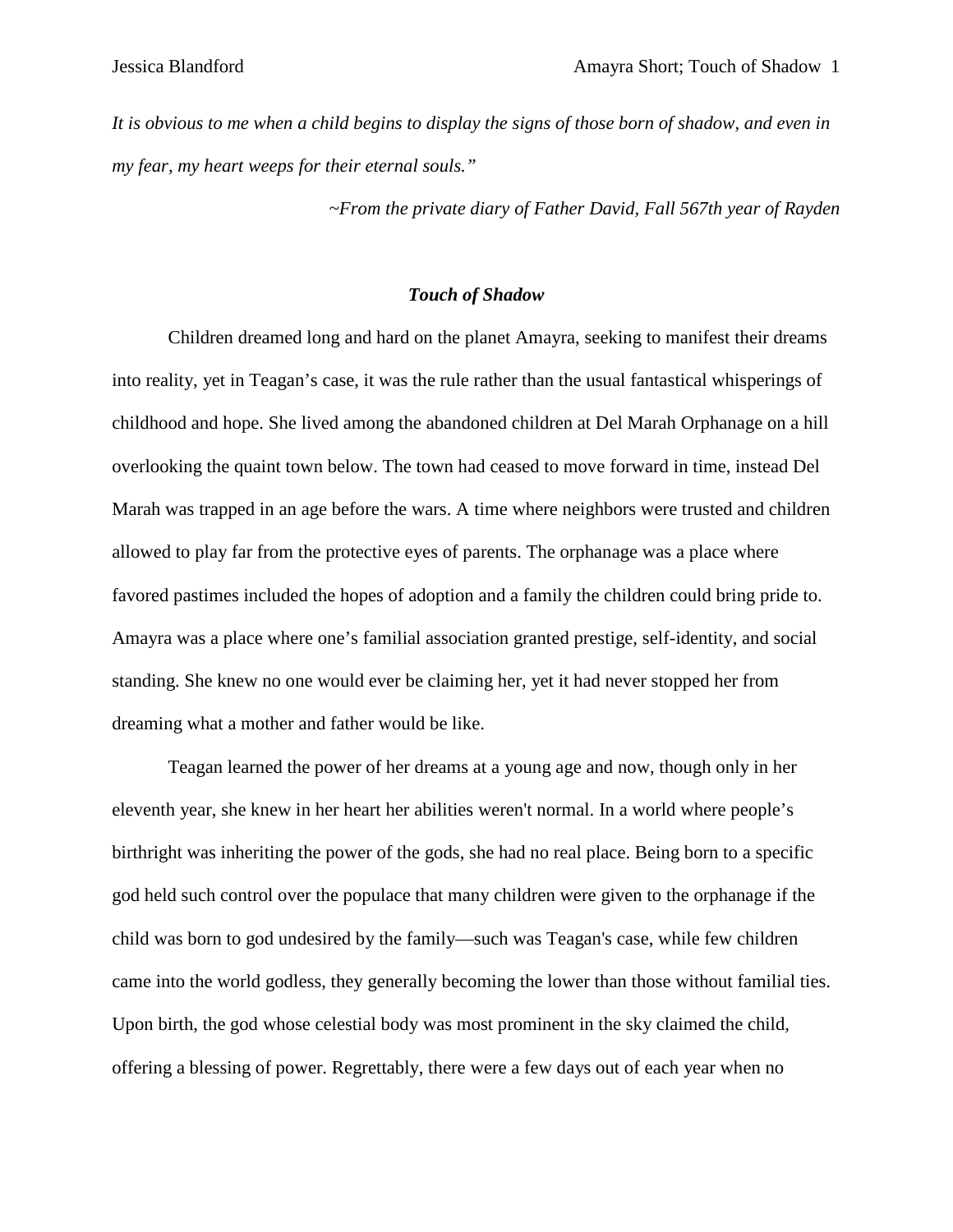prominent force commanded the heavens, leaving the child giftless which was a fate thought worse than death for some. Most of the time, when Teagan's thoughts were in alignment, the world manifested her ideas; her dreams and wishes often became reality.

For example, one day she had thought of splashing through puddles in the cobblestone street with the other children in the orphanage during supper; abruptly a torrent of rain stormed above the bare wooden trusses spanning the dining hall, drenching everything inside. Outside the great arched windows, the sun shining brilliantly in a cloudless sky. The children abandoned their food, feet splashing as they quickly retreated. On another occasion Teagan had been separating laundry, and a small tornado erupted into existence sending boys and girls screeching out of the room as twisters of sheets threatened to strangle them. The worst incident so far was the night of the fire in the girls' sleeping quarters.

It had been the last night Teagan, sometime before her fifth birthday, was permitted to sleep with the rest of the children. The girls were nestled in their sheets, the older eleven sleeping in beds tucked against one side of the room, while the younger children slept in bunks across the way. The younger girls, about twice as many in number as the older girls, slept soundly except for Teagan, burrowed in damp sheets in her corner bed furthest from the door. In her dreams she danced in a ring of fire the heat from the flames all around her, her skin flushed from exertion. Reaching outward Teagan gently caressed the fumes as one would a pet dog, and when she woke, flames were spreading from her linens to the bed frame, lapping with greedy tongues. The increasing blaze shifted, seeking to devour her bed and spread to the walls and floor. Smoke saturated the room, obscuring Teagan's vision and causing the sleeping girls to cough, choking awake with aching lungs. Teagan leapt from her bed, her nightdress smoldering, and rolled across the thick woolen rug blanketing the oak floor beneath her bunk to extinguish the embers.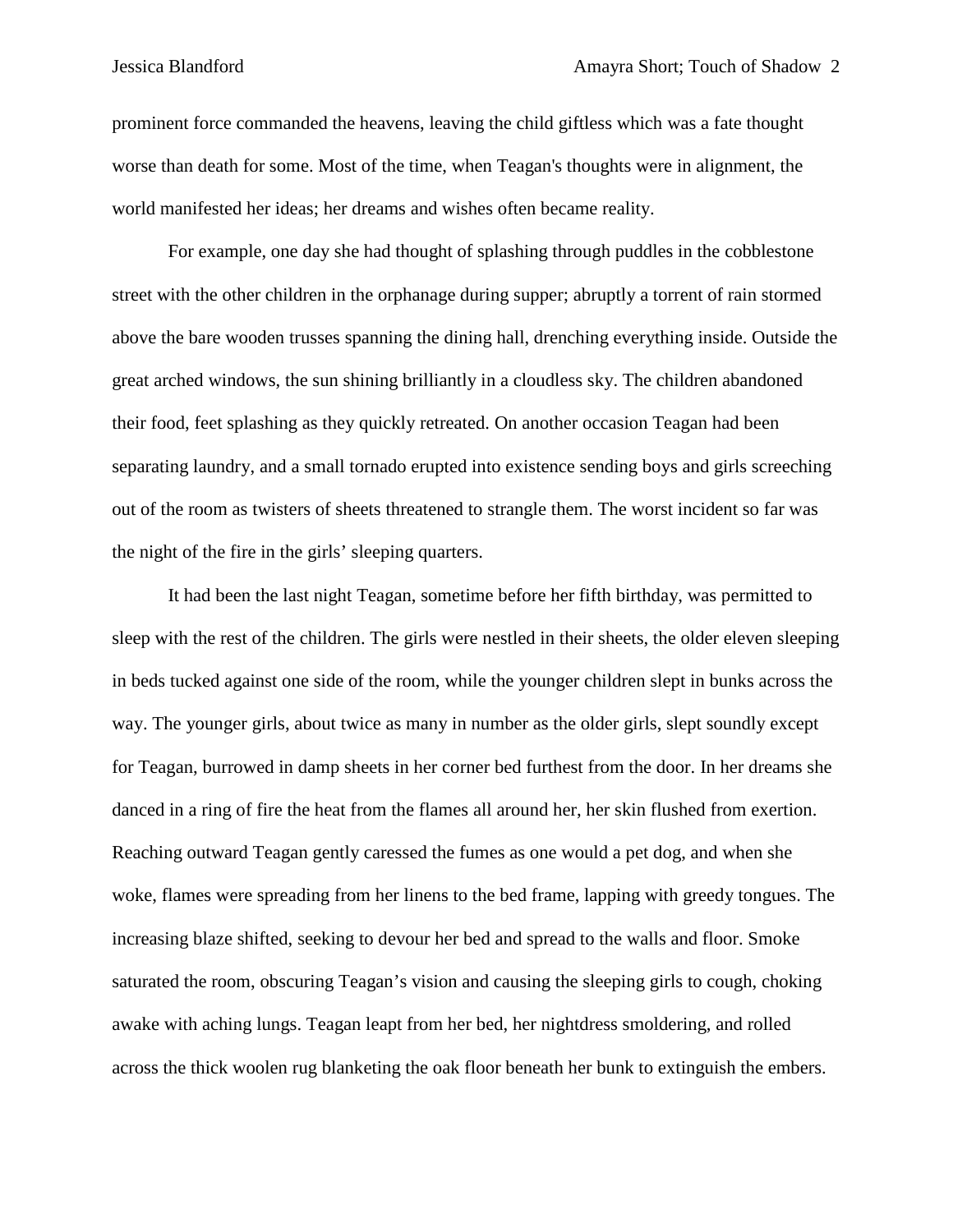Teagan screamed the image of dancing in flame faded from her thoughts to be replaced by reality, fear of herself slowed her motions. Chaos erupted as girls ran screeching in terror, prompted into motion by the sight of the singed threads of Teagan's nightgown and her blackened soot-stained flesh added to her resemblance of a charred corpse. She fumbled after them while she struggled to see past the burnt ends of her hair. The rest of the night was difficult to recall, thankfully no one was seriously injured, and a tiny storage space was converted to Teagan's own sleeping quarters, added far from the other children.

It had taken her weeks of scouring to remove the overpowering stench of burnt things from the girls' quarters alone as punishment afterward, and nothing could be done about the scorch marks, burnt shadowy scars etched into the floor reaching upward to the ceiling converging from where Teagan's old bunk was. Even now, when she went to sleep at night, memories of the fire haunted her. She would often wake feeling flame against her accompanied by the heartfelt shrieks of frightened girls echoing accusingly in her mind. Because of that night and her fear of its recurrence, her life's goal had become not to think too long or too hard about anything. Instead she spent her days at the orphanage avoiding conversation and quickly skimming over anything she considered thought provoking or too mentally involved. Her greatest fear was to wake surrounded by the burnt corpses of her fellow orphans.

Living her life without dwelling on anything was tiresome and difficult to manage, especially when it came to earning passing marks in her studies. Her failures academically just added to the difficulty. Being unfocused was a simple goal, proving harder day by day as her gift intensified in strength and broke from its bonds more frequently. To keep her gifts controlled, her thoughts raced from one idea to the next without much pause. It was one of the most important skills she'd gained over the years, though it constantly exhausted her. If she didn't let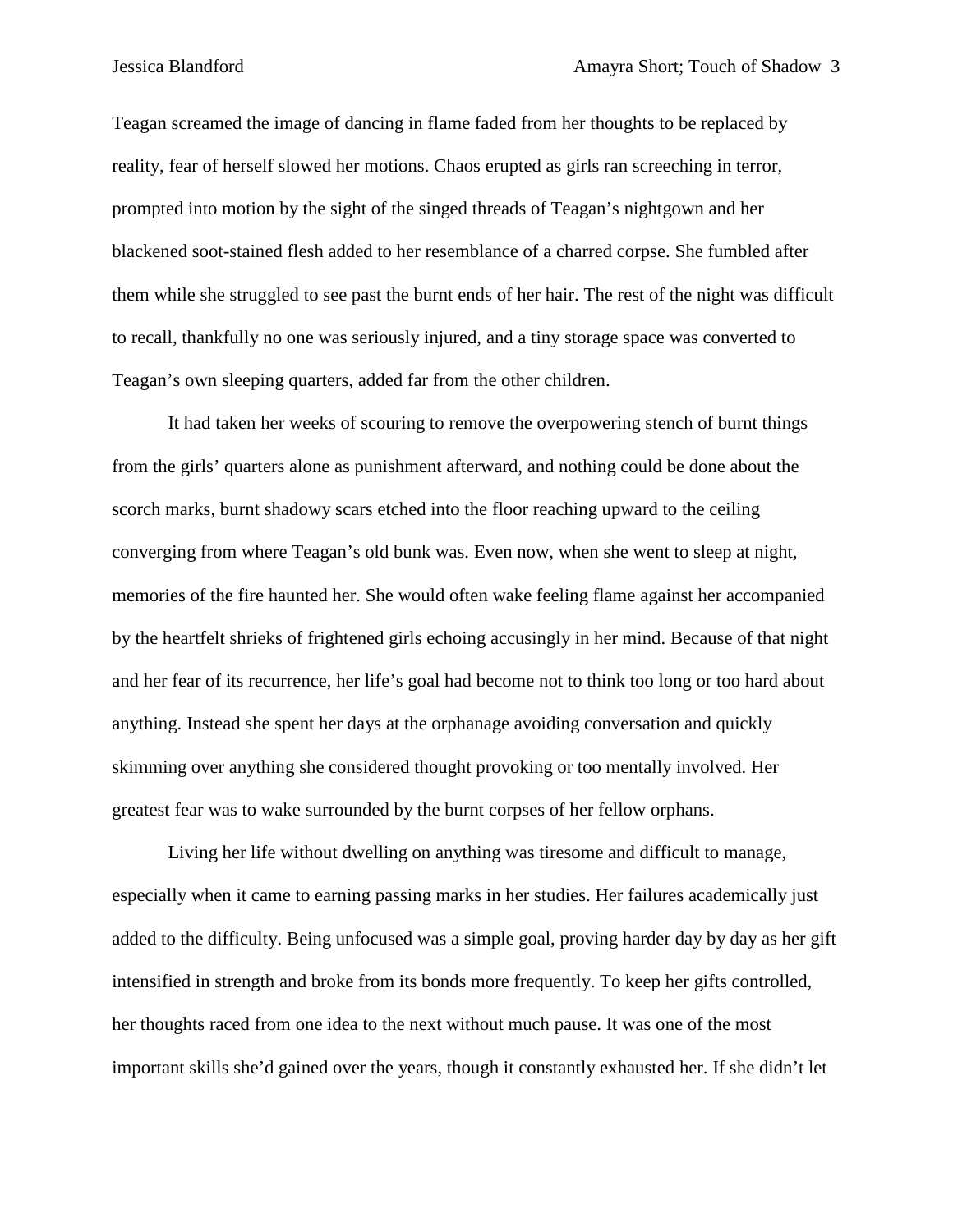her mind focus for more than a moment, the chances of anything unusual resulting diminished greatly. Other people had to focus their gift to use them while Teagan simply had to set her's free.

Long white scars, covered in dense fresh welts, formed a collage of fibrous tissue on her thin back and legs serving as reminders of her blunders. Difficult lessons were paid in blood as she learned to control her gift, both from punishments and the manifestations themselves. When she came to the orphanage her back was already a disfigured canvas, with no memories attached to why. It was good to know she had never been wanted, it was hard to miss something she had never had. At least at the orphanage punishment was quickly administered for each of her misdeeds, lashes struck across already gnarled flesh and adding to her own humiliation. Each mark was a tally of her failures.

Her motions were stiff that morning as she shuffled down the stone corridor, her dragging footsteps echoed, announcing her progress toward the woman waiting near the distant open doorway. She looked down as she stepped, carefully placing her dirty bare feet. Her long dark hair slipped in front of her violet eyes, the black thin strands knotting together as she swept them back behind her shoulders.

 The corridor was bathed in light admitted through rectangular windows spanning the length of the outer wall. The hall sprawled the length of the building to five separate classrooms and moved in the direction of the foyer, containing the stairs to the girls sleeping quarters. In the winter, it was the coldest section of the building where frost would seep in through the leaded glass panes and creep across the stone. On the wall opposite the windows hung the stern, timeless faces of the past curators of the Del Marah Orphanage. Their severe faces loomed from above with judgmental stares watching everything, unsettling even the bravest of children. The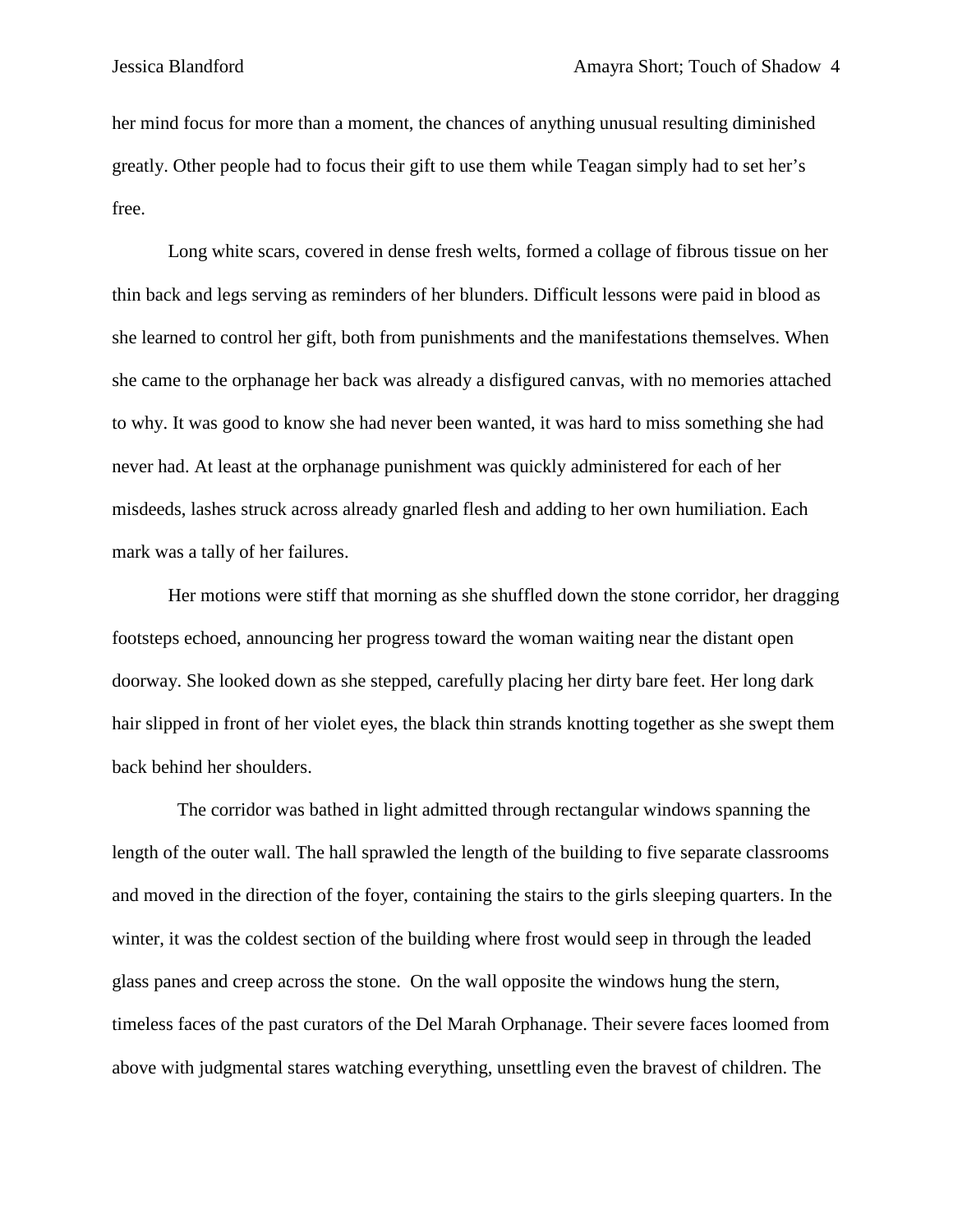curators' collective eyes followed Teagan, raising the fine hairs at the nape of her neck as she shuffled past. Teagan paused in her advance to look at the faces, trying to catch their wandering eyes in her own gaze, but she was never quite fast enough to catch them in the act. Her steps resumed, a feeling of unease settling over her as thoughts of the dead administrators, using portraits as a looking-glass, observed her.

The last portrait nearest the main classroom was the worst; the image was already solid in shape through the distance as Teagan shuffled on, her mind already adding the detail obscured by distance. She was the current Reverend Mother, varied from the other portraits in the hall by being the only one still alive. Reverend Mother Zin was a name whispered in reverence in the daylight and never spoken in darkness. She acted as judge and jury for Amayra's shadow hunting movement, a group of highly trained individuals dedicated to the suppression of the Forbidden God's forces and the prevention of his return to power. Speaking her name called her attention as well as the eyes of the Goddess Jayden. The Patron Mother of Light and Destroyer of Shadow used the Reverend Mother as one of her main tools in the protection of her children. Teagan was terrified of her.

As orphans, the children knew falling under the gaze of Reverend Mother Zin was often a sentence worse than death and brought tragedy to those her attention was drawn to. Whenever the Reverend Mother visited an orphanage, there was always a few children who left with her never to return. The belief of the remaining children was the Reverend Mother took those in possession of shadow to become her slaves, or she simply murdered them by removing the taint in a ceremonial bleeding by slashing the throat and hanging them upside down until all the blood pumped out. Acting as high priestess for the Mother of Light, the unwavering woman spent her days investigating claims of children displaying signs of manifesting powers of the Forbidden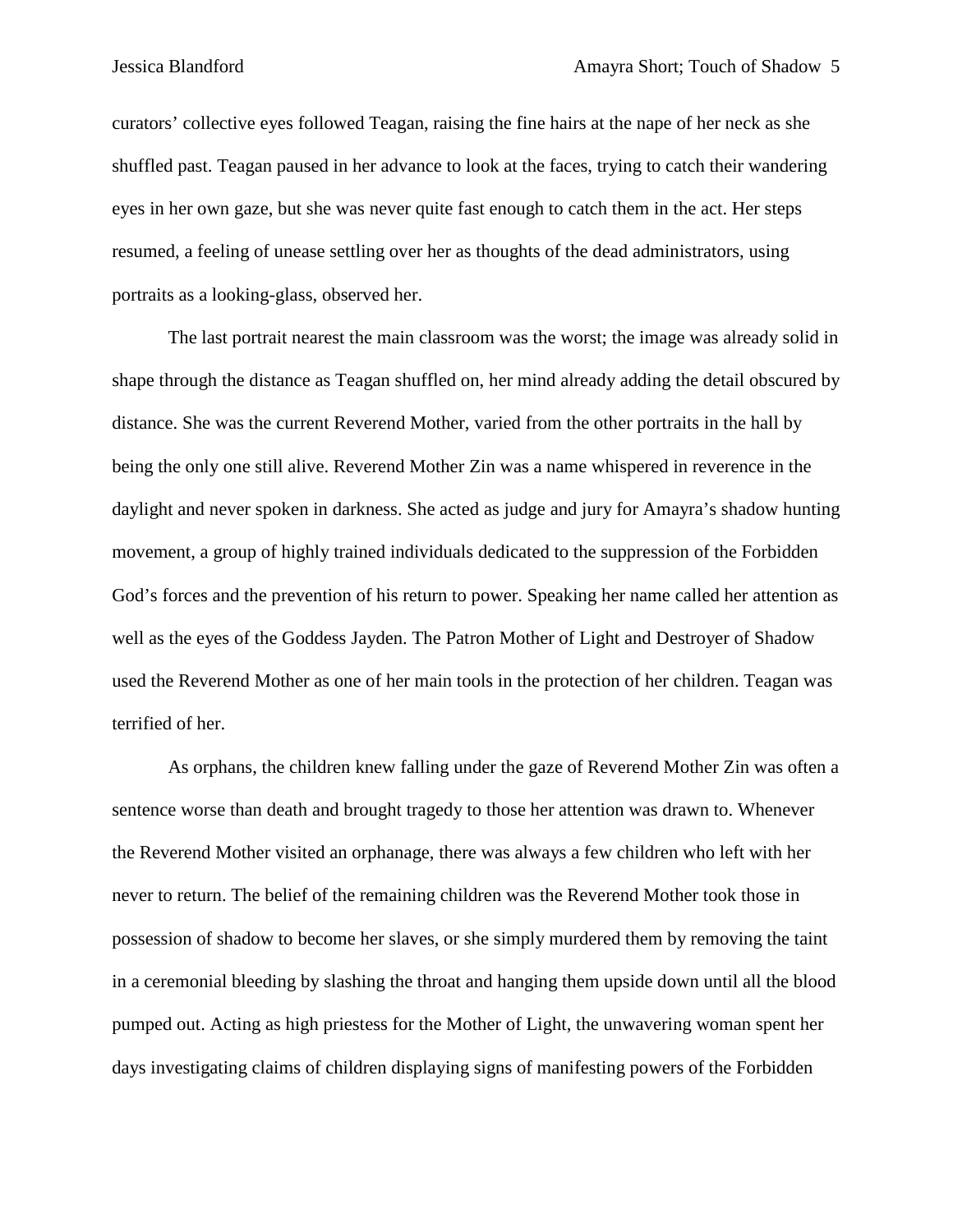God throughout the entirety of Amayra. Teagan didn't know which theory to believe, but the three children who were taken during her years at the orphanage were never seen again.

Teagan's attention shifted from the image of the Reverend Mother to the soft sound of childish conversation drifting out of the main classroom. Freshly scrubbed orphan's faces attached to thin bodies draped in neat threadbare clothes peered from behind the Lady, watching Teagan with weary eyes. The Lady served as the enforcer for the will of the Reverend Mother at the orphanage, overseeing the children's daily functions and education while observing them for the taint of shadow. As far as the children knew, she had no other name, instilling fear in even the youngest of the orphans.

A small blonde head poked out further into the hall past the woman and belonged to a stupidly brave girl named Saraph. Her eyes closed in concentration as her lips moved, calling on her abilities. Saraph was born under the god Hayden, controller of earth, when His sacred planet was dominate in the sky upon the day of her birth. The normally smooth slates of the floor became uneven, causing Teagan to stumble as her bare toes met with unforgiving stone. A gasp slipped from her dry lips as she fell, crumpling to the floor amidst peals of muted laughter emanating from behind the Lady. Her hands and knees burned with pain on impact, marking the ground with droplets of blood. Tears escaped from the corners of pained eyes, landing on the stone to mingle with her blood. Saraph's smug face had already disappeared from view when Teagan looked up as the stone responsible receded slowly back into its setting without making a sound.

"Tardiness is unacceptable, Teagan," the Lady scorned, striding the last few steps of distance between them, her coiled brown hair remained motionless. She pulled Teagan up from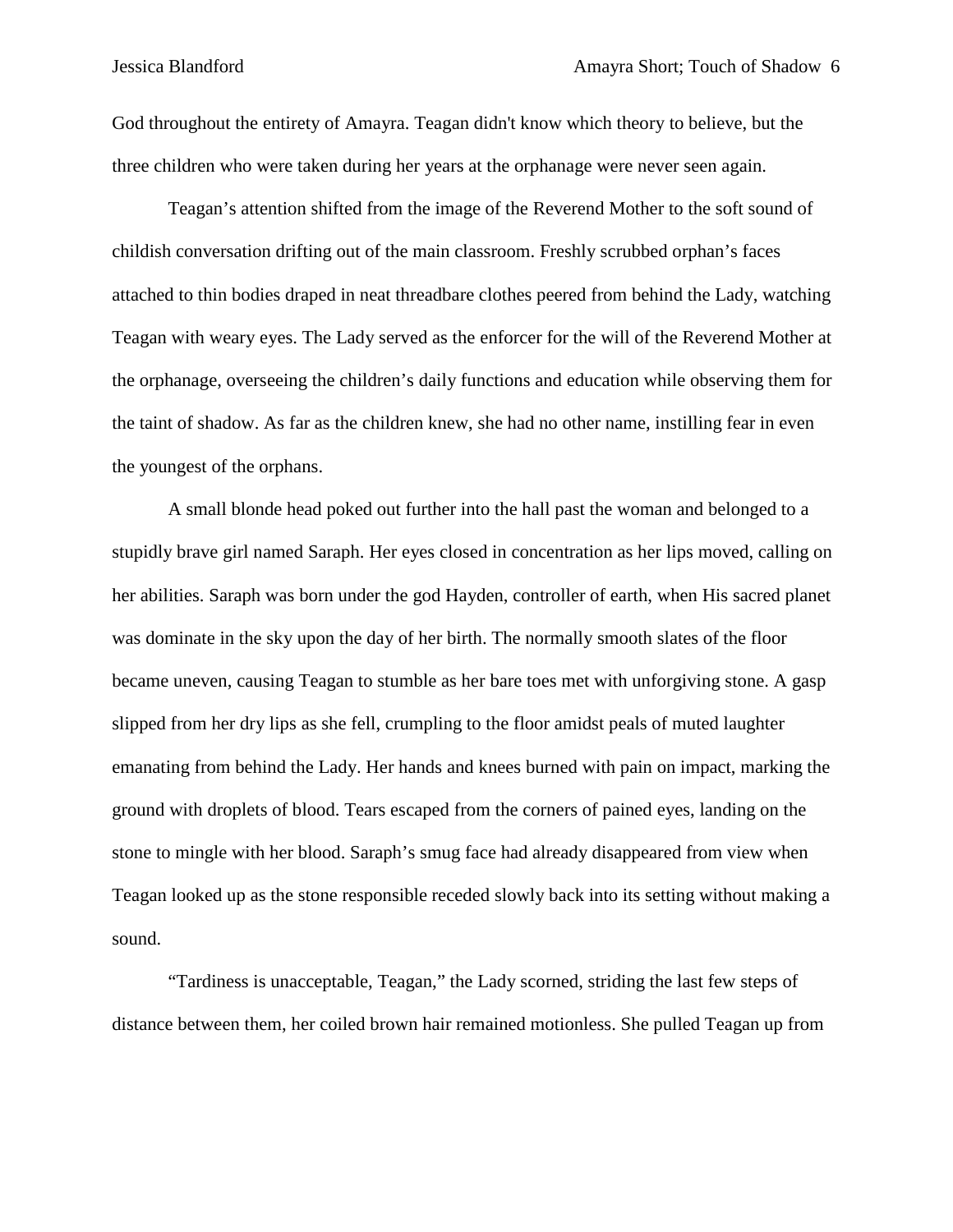the ground with a manicured hand, her expressive green eyes revealing her anger in an otherwise placid face.

Teagan placed her palms on the wall to steady herself and closed her eyes for a moment, letting her head drop forward to separate her attention from the Lady's demanding gaze as her cold fingers released Teagan's wrist. The girl could feel a tendril of blood seeping from a deep scratch on her knee and dripped down her calf as she forced her mind to leap from one thought to the next as the Lady released her.

"Child, do you enjoy this? Go clean up, I expected you in class five minutes ago like everyone else." The Lady's blue dress whirled as she turned abruptly, heading back into the classroom, her shrill voice still lingering in the air amidst the reverberating soft click of her receding steps.

Teagan quickly gathered herself and lifted her head, staring at the wall before her in the now silent corridor. Outlines of her palms remained in the stone, etched into the surface with the Reverend Mother's eyes bearing witness. Teagan reached out and traced the marks with her fingertips gliding smoothly over the still warm rippled edges with disappointment. The rough stone was smooth to the touch within the outline of her palms, a stark contrast to the irregularity of the rest of the surface. She would be punished for this transgression just like she had been for the others.

Reminders of Teagan's loss of control were carved into every surface of the orphanage; the handprints before her weren't nearly as deep as others which reached more than half the depth of the dense stone blocks. All children born of the gods had a difficult time controlling their gifts until they were older, though, of all the other seventy children in the orphanage, none of them melted walls with an ill thought and a touch like Teagan. If it was fear which pushed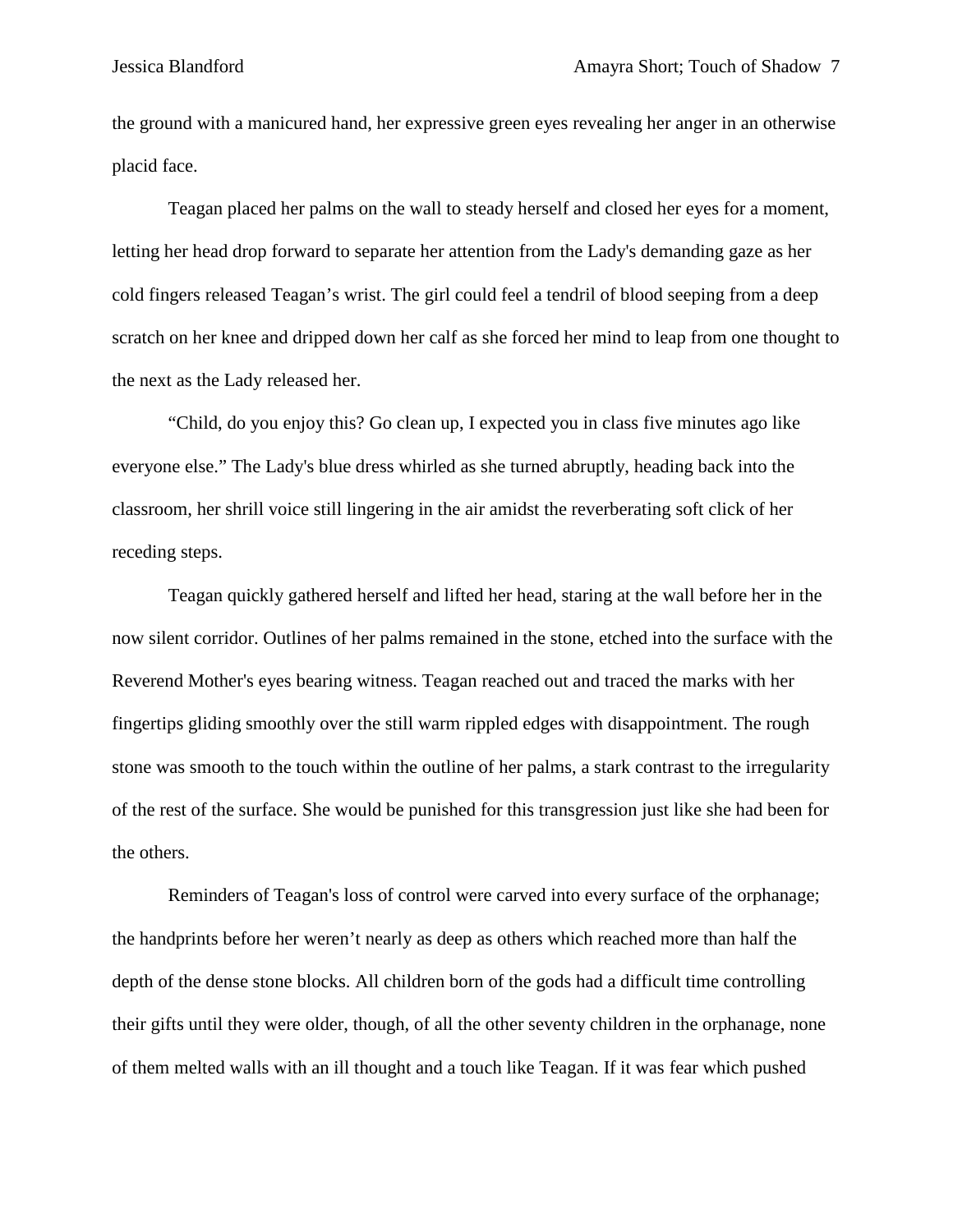children like Saraph to single her out, then she understood it— she scared herself most of the time.

"Five more minutes Teagan, and not one second past," the Lady swung the door almost completely shut, giving Teagan the illusion of actively participating in the lesson.

"Today is the Day of Remembrance," the Lady's muffled voice began, "and as we have for the past four decades, since the conclusion of the Dark Wars, all students across the land will spend the day in reflection. The Wars resulted from the Forbidden God of Shadow and Darkness reaching for more power than allowed by the other gods. The people of our world became divided and fearful, calling upon the Light to vanquish the Darkness. Our Blessed Jayden answered our prayers and upon the conclusion of the Wars, peace was restored," the Lady's heels tapped against the stone as she paced, punctuating each word with a resounding clack.

"The Forbidden One's greed was immense, demanding more for His followers including the blood of those faithful to our Blessed Jayden. The Umbra, named by the forces of Light for his absolute corruption, was the Forbidden God's physical presence here on Amayra, acting as a dark beacon to others, and was almost equivalent to our Reverend Mother in strength." A hoarse cough interrupted the words of the Lady who looked on with contempt while a few children shifted uncomfortably in their seats until the Lady resumed her lecture.

"Our Lady of Light and Goddess of all that is pure, entrusted to her followers the task of battling the darkness. She was joined in her campaign by the other gods and their worshipers, the four gods of the elements; Pinel as the Ruler of Water, Rayden as the Commander of Fire, Wudan as the Voice of the Wind, and Hayden as the Manipulator of Earth. Armies formed under each god, combining their strength under a common cause to become the greatest force in our history, and thus, the Dark Wars began..."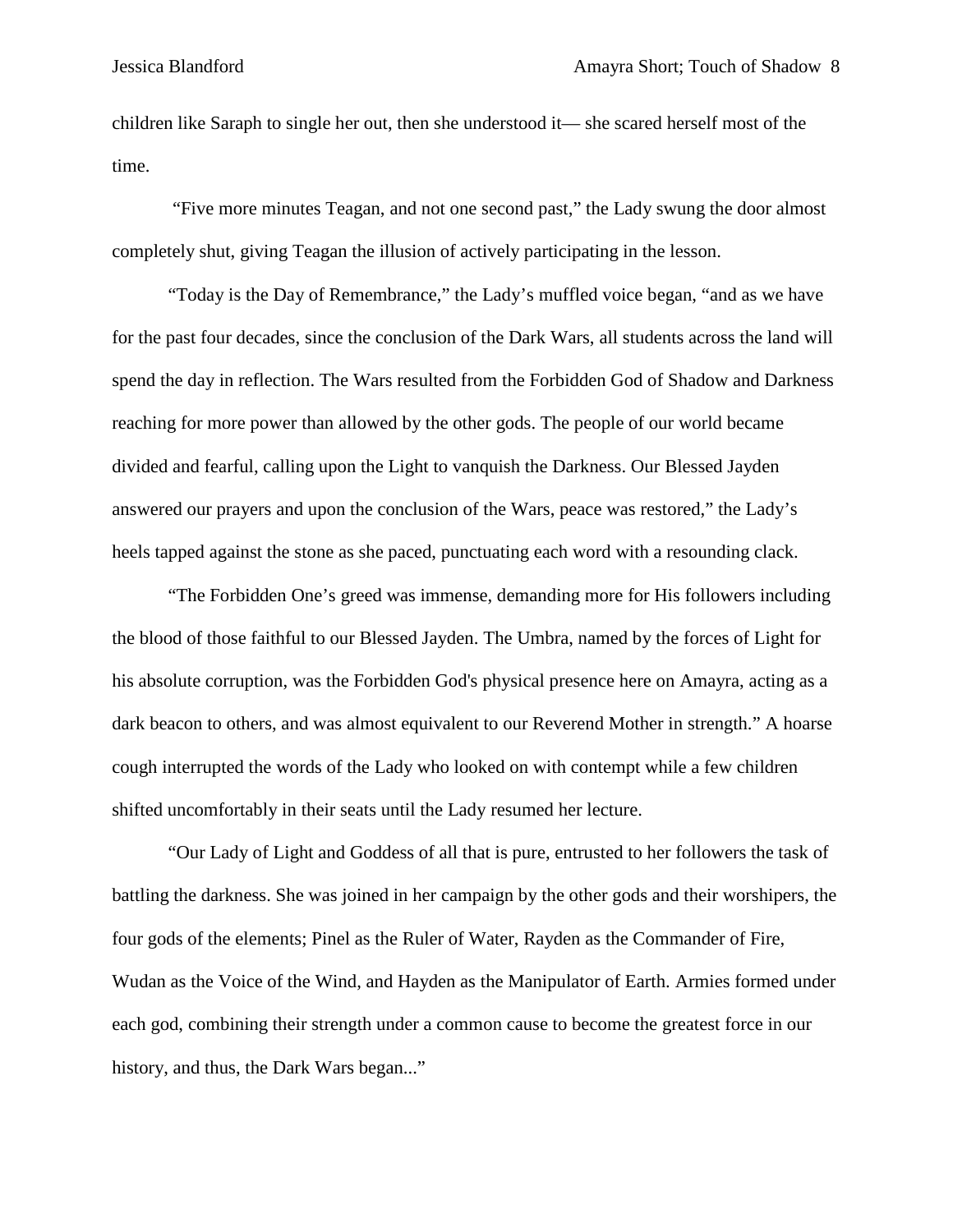Teagan, feeling the penetrating gaze of Reverend Mother Zin's portrait on her back, took several deep breaths, letting her hands fall from the marks. She pushed thoughts of the Reverend Mother aside as manifesting in front of her painting wasn't something Teagan could explain away. Closing her eyes, Teagan followed the pull of her power and allowed her mind to align into a single thought.

Her power was a prismatic polychrome of hues in her mind with hundreds of layers of thin silver chain enveloping the light, preventing it from bursting out of her unbidden. She pulled slowly at the chains with metaphysical hands, trying to free a miniscule glint of color. The restraints shifted fitfully to permit a small ray of light to travel between the links. Her blood pulsed powerfully in her vessels, wrapping her freshly skinned knees with splashes of light radiating from beneath her flesh. Gently she coaxed the skin to knit together by imagining it whole, and allowed her gift to work just long enough to stop the flow of blood— anymore, and the Lady would be sure to notice. Satisfied Teagan resecured her power back up in its bonds and thanked the Goddess of Light and Health for gracing her with the gift of healing, grateful most of all for her gift's uncommon obedience.

Teagan's mind returned to nothing in particular as she once more glanced down. Several paving stones were tinged pink, and the Lady's command to clean rang in her mind. Her steps were carefully silent as she turned to the cleaning closet behind her, wary of the unsteady floor. The Lady would expect the corridor to display no signs of what transpired, and Teagan did not want to witness the Lady's wrath if the mess remained for her to cast haughty eyes on a second time. Besides, leaving it would just make it harder to clean later. Teagan removed soap, a wooden bucket, and an old horse-hair bristle brush from the stained wooden shelves to begin cleaning. She knelt forcefully scrubbing in rhythmic circles as quickly as she could.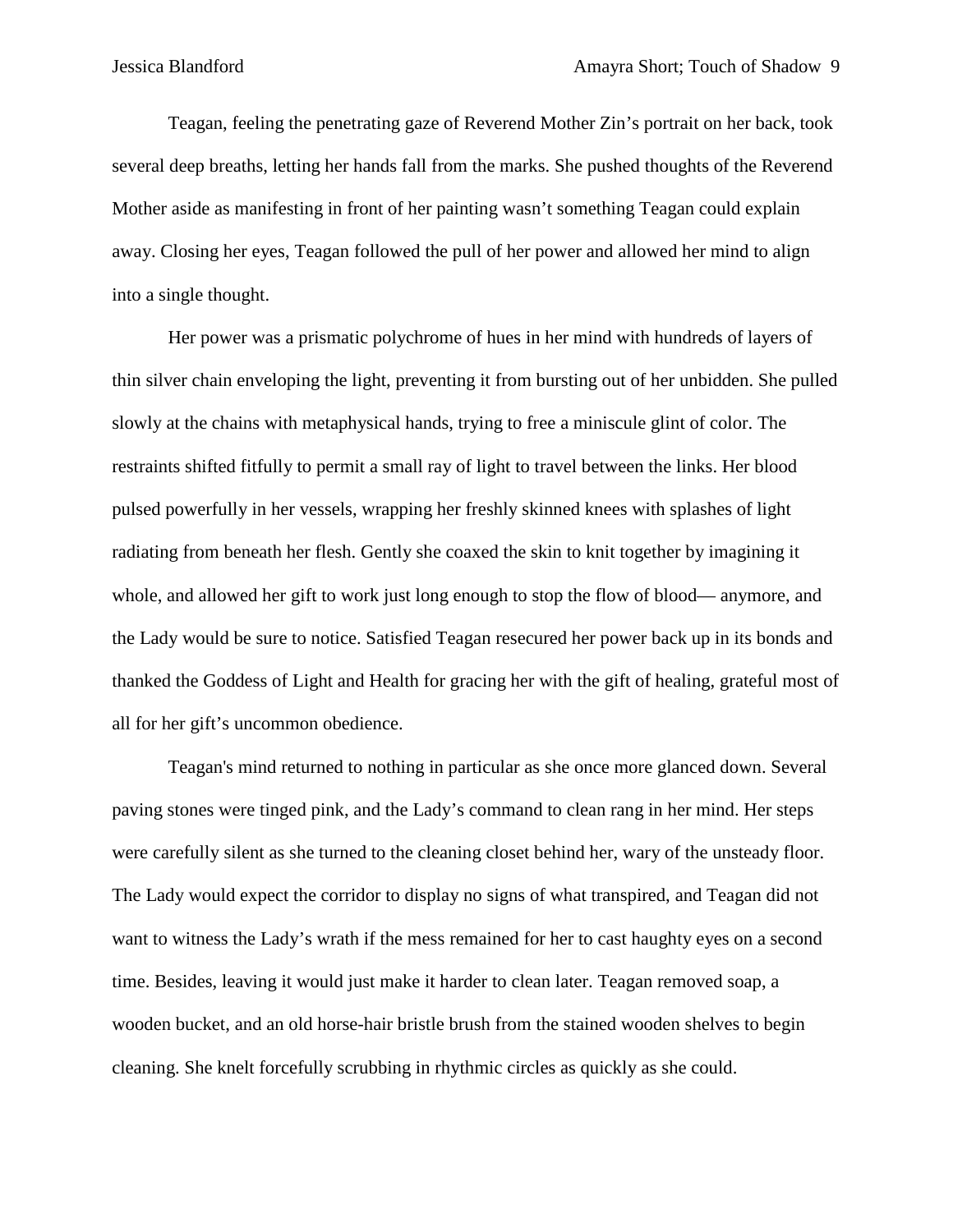"Our civilization was almost destroyed before a way was found to combat the Umbra and his followers," continued the Lady. "Beloved Father Iren Wayfield, developer of the Rehnam Stones used to find those of darkness, was one of the most tragic casualties amidst thousands in the final battle of the Dark Wars. Without the Rehnam Stones, the dark followers were indistinguishable from those of the light. Winning without them would have been difficult." Teagan listened over the sound her breath coming in gasps. Her arms burned with effort, as sweat fell from her forehead, leaving circular dots of moisture on the uncleaned stones before her.

"The Reverend Mother holds one of the five stones created by Iren. The stones, as most already know, change color in the presence of those who are blessed by the Forbidden God. The Reverend Mother's stone is unique in its ability to also indicate the general direction of the corrupted individual though how the stone accomplishes this only the Reverend Mother knows. Another stone is with the head of council at all times, one is posted at the main entry of the Denah Tower, the High Council's enclave, and of the last two: one is missing, though both are believed to be destroyed..."

The section of wet stonework glistened as she rose from the floor, her joints protesting the change of momentum. She put back the supplies and headed to class. The heavy timbered door creaked, banging into the frame as it closed behind her. Teagan winced as the sound reverberated. The Lady stood, condescension radiating from her features as Teagan crept into the classroom. The heads of the other orphans quietly turned, a few dozen younger children total, to watch Teagan slip into the middle front seat. The Lady maintained a strict seating arrangement, keeping the more troublesome orphans near her podium, and typically Teagan was the most problematic. It seemed no matter what she did to please the Lady, it wasn't good enough.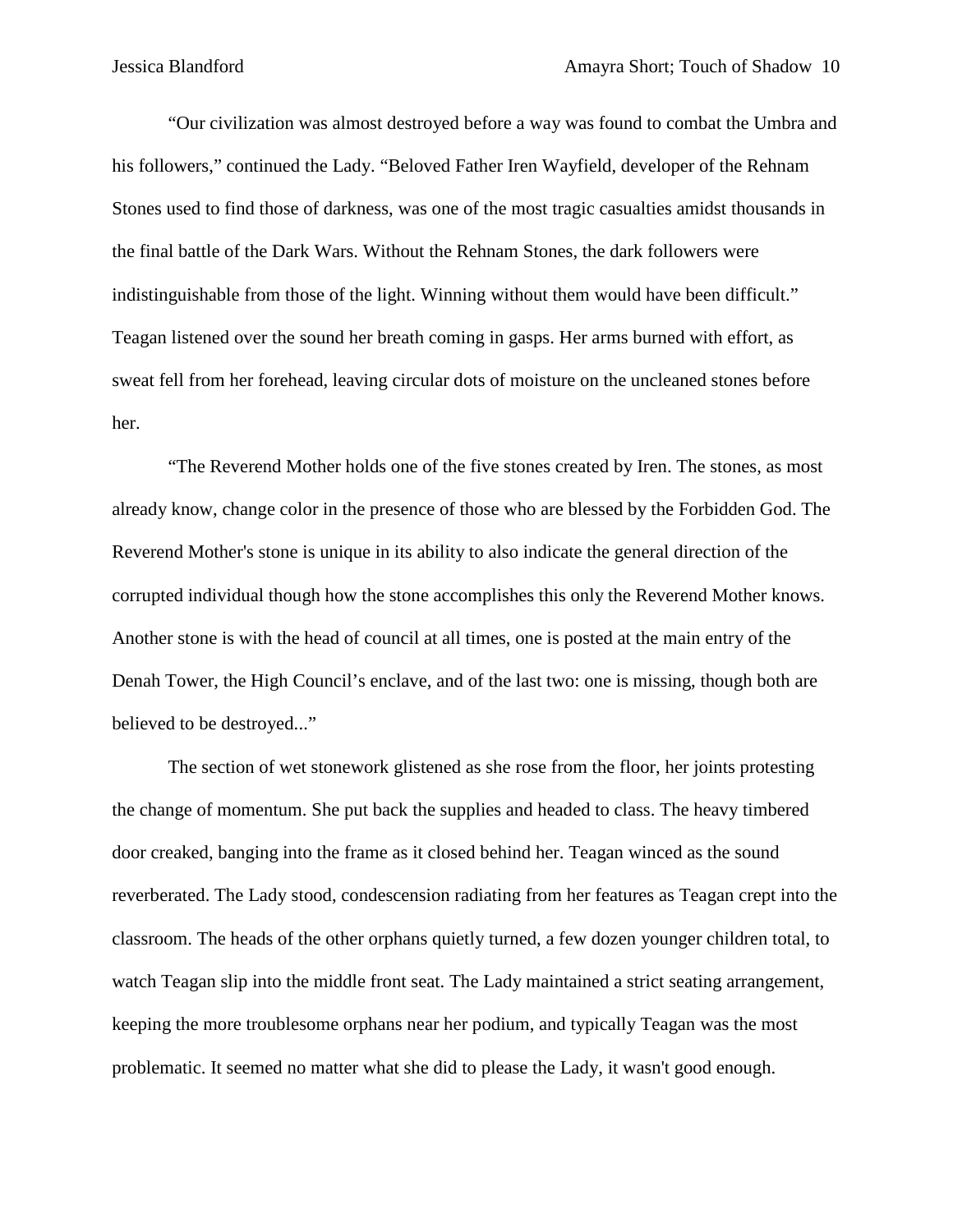Memories of her first few years at the orphanage flitted through her mind. There were many times she had helped only to be chastened for the assistance like the time Teagan saved Saraph's mouse from a slow and painful death in the bowels of Peter's snake. Saraph told the Lady of the animal's existence while it was still in Teagan's hands, in order to remain blameless. The most infuriating part of the entire situation were the punitive measures, Teagan not only missed dinner for three days but was in charge of cleaning up the dining area afterwards, while Peter's penance only involved a grumbling stomach.

The Lady stood near the blackboard waiting for Teagan's interruption to conclude. The Lady's eyes tightened with anger as Teagan's chair scraped against the floor, disrupting the room yet again. Teagan sat quickly, anxiety making her limbs heavy. She worried about having to make up class time during dinner for her tardiness, a typical choice of the Lady's, regardless of how well she knew the subject. The reteaching of the Dark Wars on the Day of Remembrance was a mandate set forth by the Reverend Mother herself and would not be broken no matter the circumstance. The information was reiterated every year near the anniversary of the Forbidden God's defeat, making this Teagan's seventh year hearing it.

Teagan's thoughts drifted to the magpie singing outside the window, pushing her worries aside as the lesson continued. The clomping of small feet startled her back to the present seemingly only a few minutes after she sat down. Teagan remained at her station as the other children filed out for supper.

"Given your inability to attend the lesson, you will read the section in your book this evening, and tomorrow I will test you on the material before the day's lessons begins. Failure will result in scrubbing the entire hall tomorrow after class by yourself. I also want you to contemplate your decided lack of devotion to your education during dinner. Orphans should be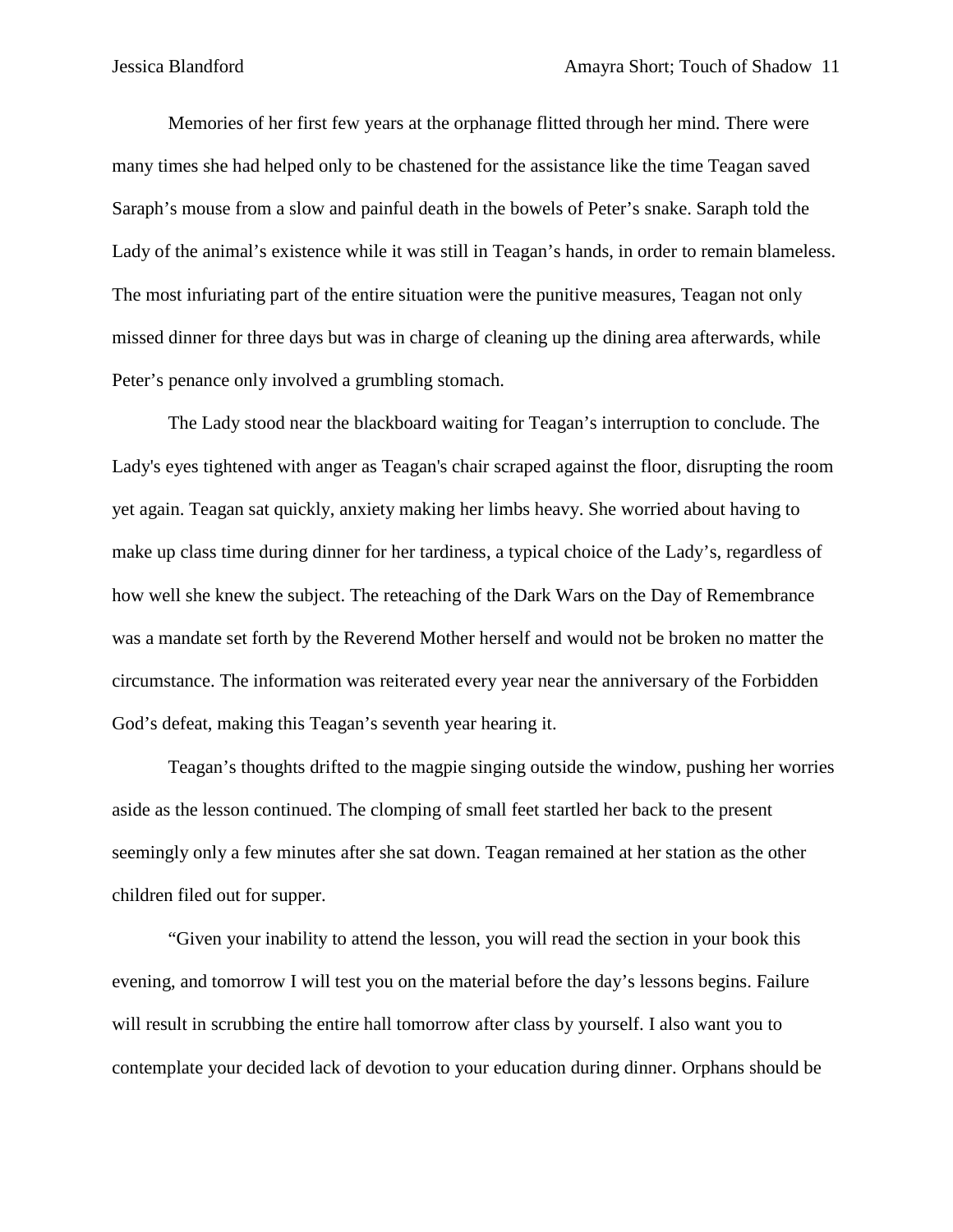diligent in their studies; how else are you to make something of yourself without a family name?" The Lady's disgust was palatable.

Teagan strained to hear the sound of the others moving to the dining area as her feet followed the familiar green paisley runners through the corridor several paces behind the Lady's rapidly moving form. Between missing dinner for remedial lessons and occasional punishments, it had been a few weeks since Teagan had been allowed to eat with the other orphans. She couldn't suppress the shiver of excitement at the thought of a real meal instead of musty cheese and tough day-old bread. The Lady disappeared into her private study just before the entry to the dining area. The aged oak door shuddered heavily into place as Teagan moved past. The sound of the Lady's voice filtered through the warped edges of the door frame, enticing Teagan to approach and listen.

"Reverend Mother," the Lady's voice subdued through the aged wood, "there is a child here in Del Marah whose affinity for the Forbidden God is great. The child bows to His will and her disfavorable actions were witnessed again today. Please come to pass judgment on her soul."

A domineering voice rose, biting out a response and sending chills down Teagan's spine. Her footsteps faltered as she looked around to ensure no one was near. She maneuvered closer to the door, thoughts of her death shifted through her mind accompanied the quickening thump of her heart. Leaning toward the large door Teagan's ear strained to separate the tones of the Lady's conversation from the rising tide of the dinning noise. The Reverend Mother was coming for her. The laughter of children overcame what little else Teagan could hear. The bleakness of her future settled into her gut, turning her stomach in fear. Her throat constricted against impending tears of bitterness. She didn't want to disappear like the children before her. More than anything, she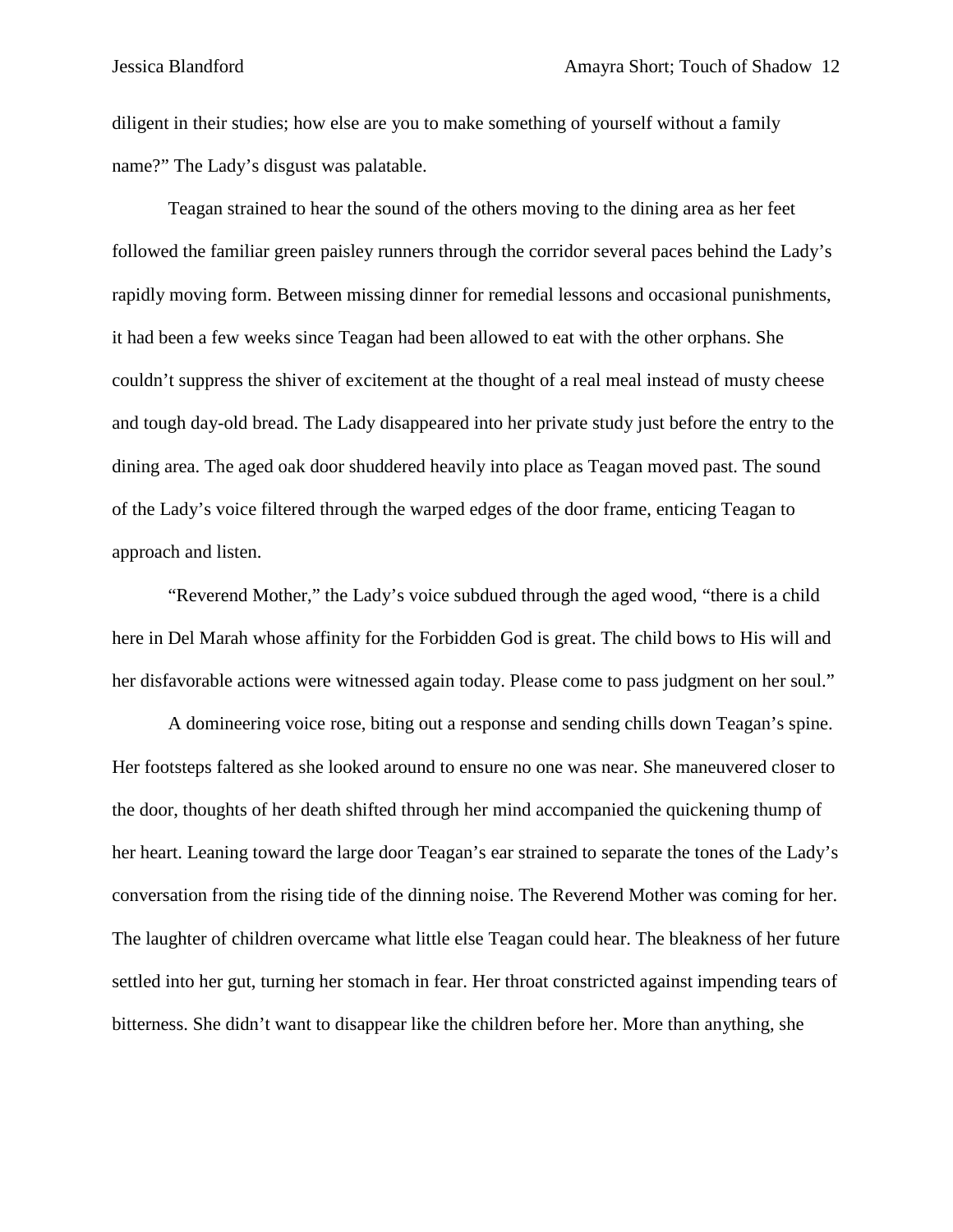knew she wanted to live. Leaning against the wall in a daze, Teagan's mind scattered in numerous directions searching for a way to bypass her fate.

With wooden motions Teagan pushed herself from the wall and walked into the dining area. The scent of melted butter and fresh baked rolls an enticing welcome from the bitter stone hall. Saraph's knife scrapped across her plate, drawing Teagan's attention and grating on her tattered nerves. Her mind traveled over her options ignoring the rumble of her empty stomach, maybe she could change the Lady's mind, or perhaps she would pass the test without lighting the stone. Darkening thoughts took precedence slowing her meditations— maybe she truly was of shadow, she might touch the stone and fail like those before her. The introspection was fleeting as she absentmindedly gathered her plate of meat, tubers, and radishes from the children working kitchen duty. She plopped her book on the table next to the tarnished metal dish. Leafing through the pages, the words obscured in her divided mind. Questions of her own self-worth and the validity of the Reverend Mother's judgement kept her fork from lifting. She knew didn't want to disappear, and she also had never been more frightened or more trapped in her life.

The situation reminded her of the day when she had an image of a pixie stuck in her mind. The sprite first manifested inside a milk bottle during breakfast and then the soap bottle near the bath the following day. Teagan's smile was fleeting as she thought of the week spent with children stubbing toes on chairs as they flew out in front of them in passing and slipping on disappearing puddles, all amidst peals of tinkling laughter. The healers at the orphanage had worked beyond the point of exhaustion, attending to more medical needs in one week than all the combined medicinal aid administered the year previous. However, this time, she was the pixie.

She glanced up from her unread text book to watch the world beyond the windows the sparsely leafed tree branches, beckoned in the fall breeze. Patches of sunlight breached thick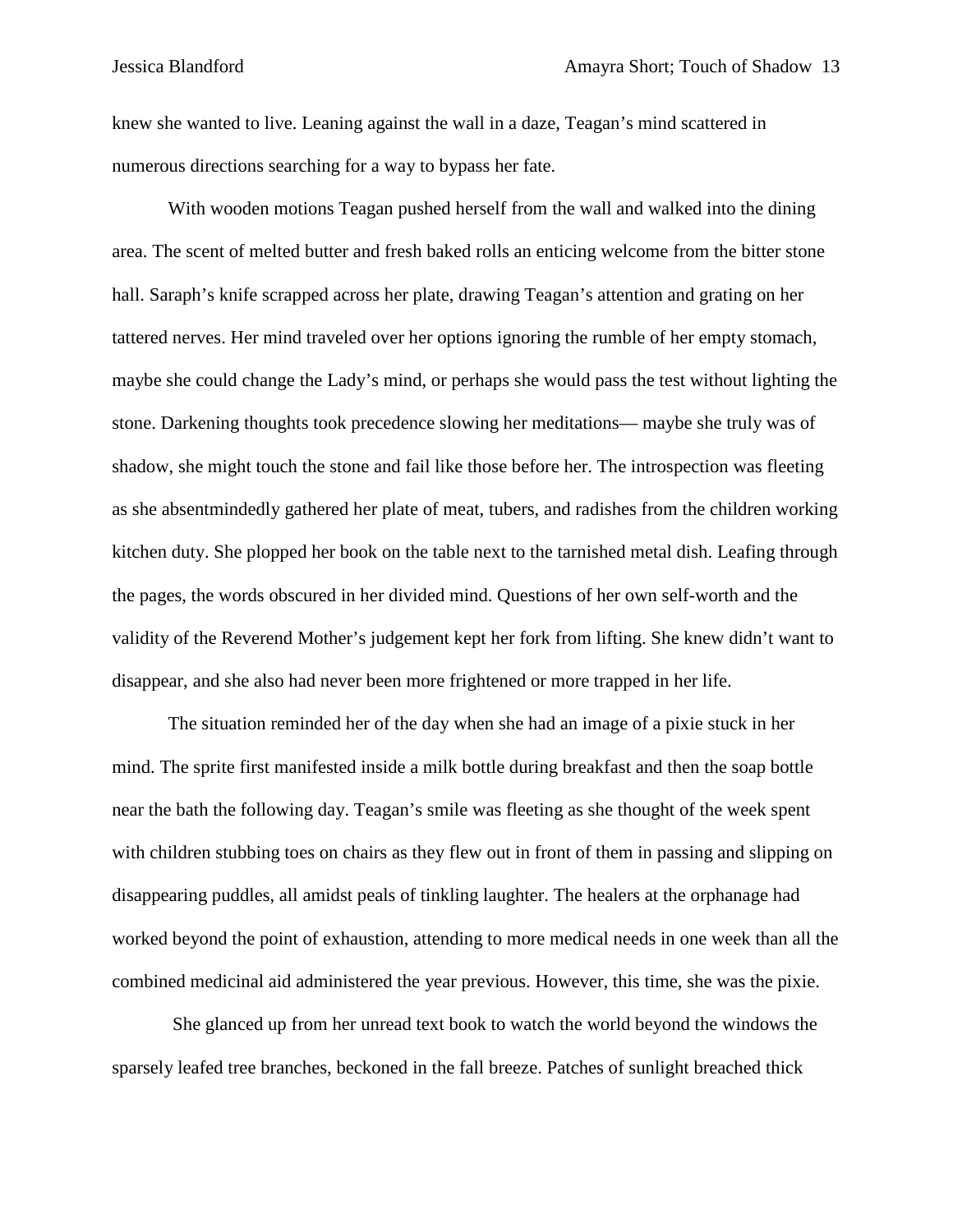gray clouds casting dark patterns on the surface of the long white table as Teagan's attention shifted to watch the first condensed grouping of children leave the dining area. The Reverend Mother's words still echoed in her head, tainting each normal moment with longing. Soon even the patchwork family she had might be taken away.

There was no other reason for the Reverend Mother to make the journey, unless the Lady was confident Teagan would fail the testing. They must have made some kind of mistake; she was a nobody, just another abandoned child born under the wrong sign. Her mind slowed, the wrong sign. That's why she was left there, not because she was unpredictable or unable to wield a gift, but because she was dangerous, dangerous and filled with Darkness. Was this how it felt to be filled with the gift of shadow? Were they so terrified? Could she truly be born to the Forbidden God? Teagan's unseeing eyes gazed beyond the remainder of the children as they finished clearing and washing their plates, leaving them in the racks overnight to dry.

Unable to enjoy her meal, Teagan abandoned her plate on the copper surface of the sink after to hasten down the corridor— fear adding strength to her limbs. Her book lay forgotten on the ancient dining table, opened to a dog-eared page. Trying to sooth the rapid beat of her heart, Teagan blended into the steady stream of children to the main entrance of the orphanage. The last thing she wanted was to stumble into the Lady while her mind was too divided to conjure up a defense, to this end being in a crowd supplied her with the best chance of passing by unnoticed. The clamor of children's voices rose up to the peak of the grand ceiling in the entrance hall, intensifying in volume before resounding downward and drifting into the other hallways. All the corridors converged into this one nexus point, which was often used by the children as a meeting place. The murmur of voices ceased as Teagan walked under the open bowed doorway acting as a partition between the halls leading to the classrooms and the entryway. With the Lady's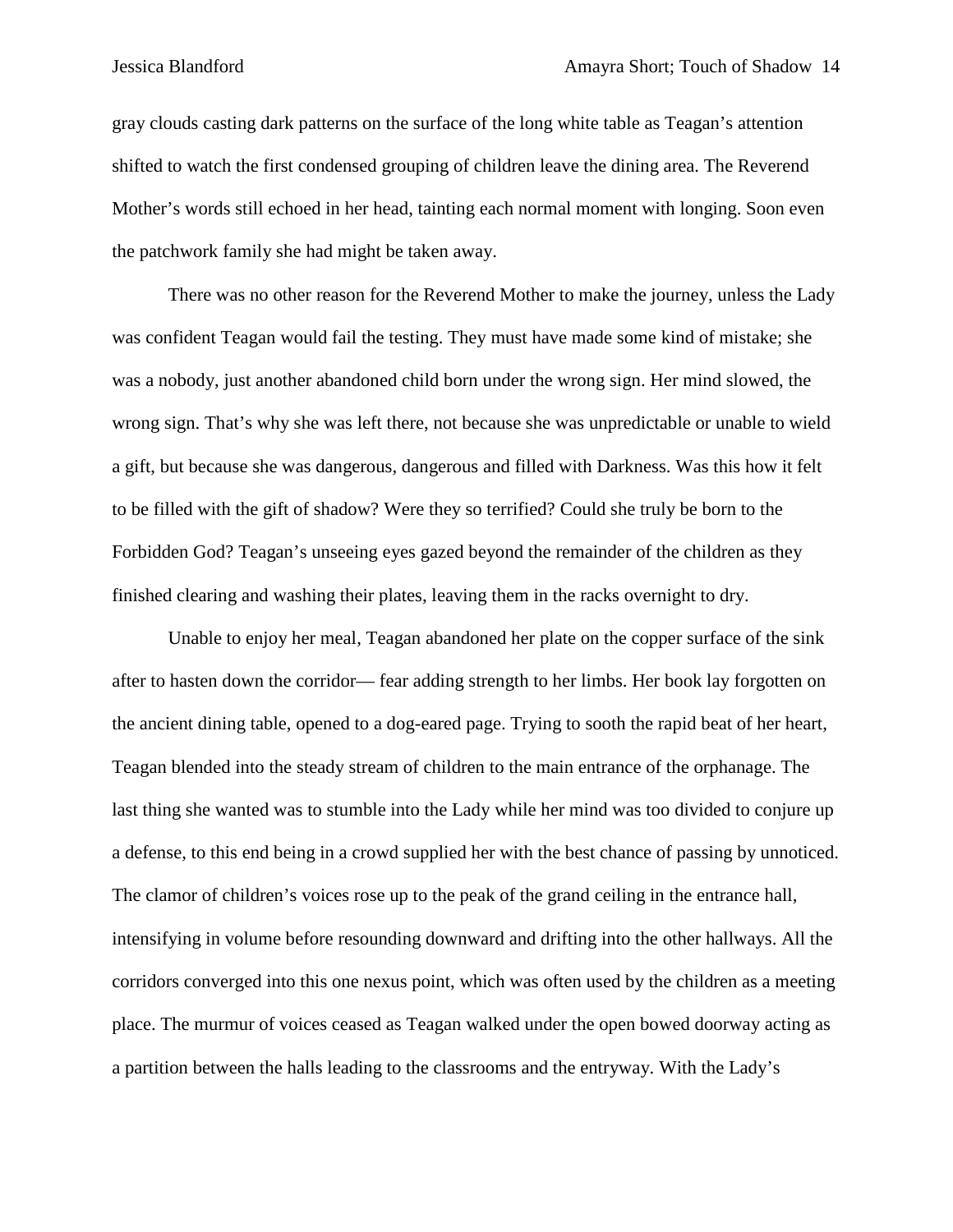appearance, the sound of shuffling feet descended as all the children filed past the hand-hewn door carved with the image of Light, a reminder of a past generation, to walk the footpath leading to the church nextdoor. Teagan took up a place at the end of the line as the children passed by her to go into the fading dark.

It had become customary for an orphanage to neighbor a church after the Dark Wars. This allowed the priests, who were trained in the detection of darkness, to be closest to those deemed at the highest risk of manifesting the powers the Forbidden God. The Church agreed to relocate the children of the Del Marah orphanage into the empty building next door to the chapel to reduce the Forbidden God's access to willing followers. Before becoming an orphanage, the building functioned as a school teaching dedicates to the Church the path of servitude. The church and school became separated after the teaching institution relocated to a larger and more remote area in the foothills of the Kilimoro mountain range, several days' travel south of Del Marah. The children walked across the outdoor landscape.

Teagan moved in a uniform line with the others along the familiar path worn to dirt by decades of children's feet making the daily trek between the orphanage and the church, while humming a vaguely remembered tune from her early childhood. She didn't remember much else from her years before the orphanage besides the wordless melody, though occasionally she would dream of a woman, with the impression left in her mind that it was her mother. The woman's features were no longer solid in memory, hazy around the edge of the image and bleeding into the rest of the atmosphere of Teagan's dreams.

Father David, the head priest and main caretaker of the church, had lit a row of candles between the buildings in the belief of the light being a necessity. The Father couldn't bear the thought of the children getting lost or threatened by Shadow along their way to worship. Teagan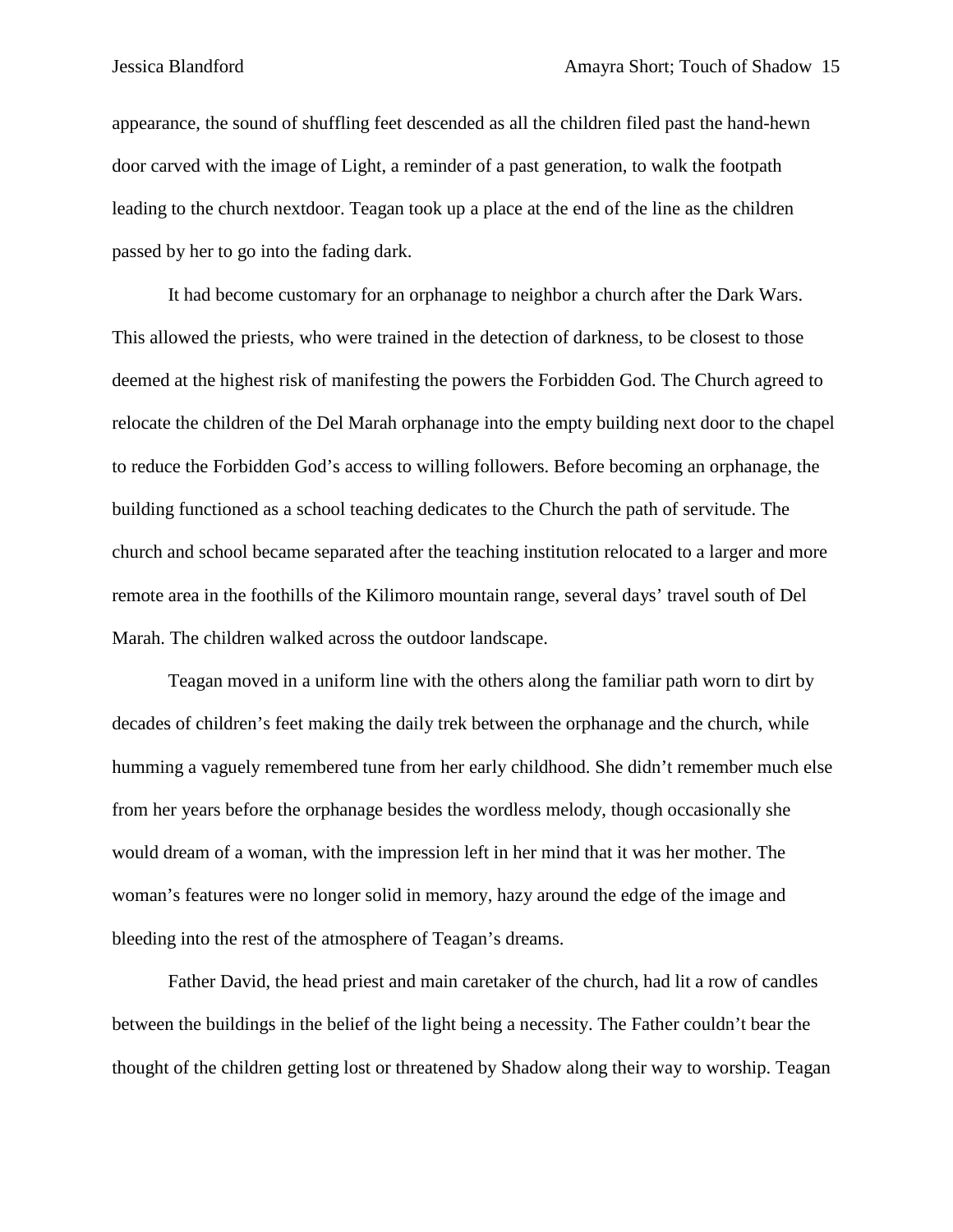walked past the row of trees marking the property line between the church and the orphanage, their leaves varying in color from deep red to vibrant yellow with trunks fading into black and blending into the evening landscape. The old stone structure of the church loomed before her. Its imposing figure stretching into twilight, lights pouring from every stained glass window, and luminous in the fading sun. The dirt was cool between her toes, having worn her shoes out the year before. Surviving only on donation the orphanage lacked the money to replace children's footwear and supply food simultaneously. The shoes were always the first to go. The smell of winter drifted in with the breeze, warning of the coming snow and sending chills through Teagan's threadbare dress. Soon the children would be forced to pray at the feet of their beds, being unable to walk barefoot through the deep snow.

In a few days the land would be swaddled in a blanket of pure white, sleeping until spring roused it again. Regret gnawed at her, calling attention to the swirl of emotions within. Teagan watched as the sun sunk beyond the horizon, thinking of the night and how it would quickly be longer than the day; how this may be one of the last nights she saw it. The longest night of the year was soon to come bringing with it a day of lurking shadows and the darkness of the Forbidden God. The children would remain inside the orphanage until spring returned and the light chased away the night in order to keep them safe. Teagan treaded the path silently taking in the abundance of life outside the oppressive walls, committing to memory the sound of chirping crickets and the taste of crisp fresh air. The moment offered a distraction from the seemingly never ending winter to come. A winter she might not see. Too soon, the group reached the church, six stone steeples crowning the only location where the gods were worshiped in tandem.

Each steeple stretched into the sky housing a statue representing one of the gods, and reaching a point where their respective sacred planet was visible through the plate glass ceiling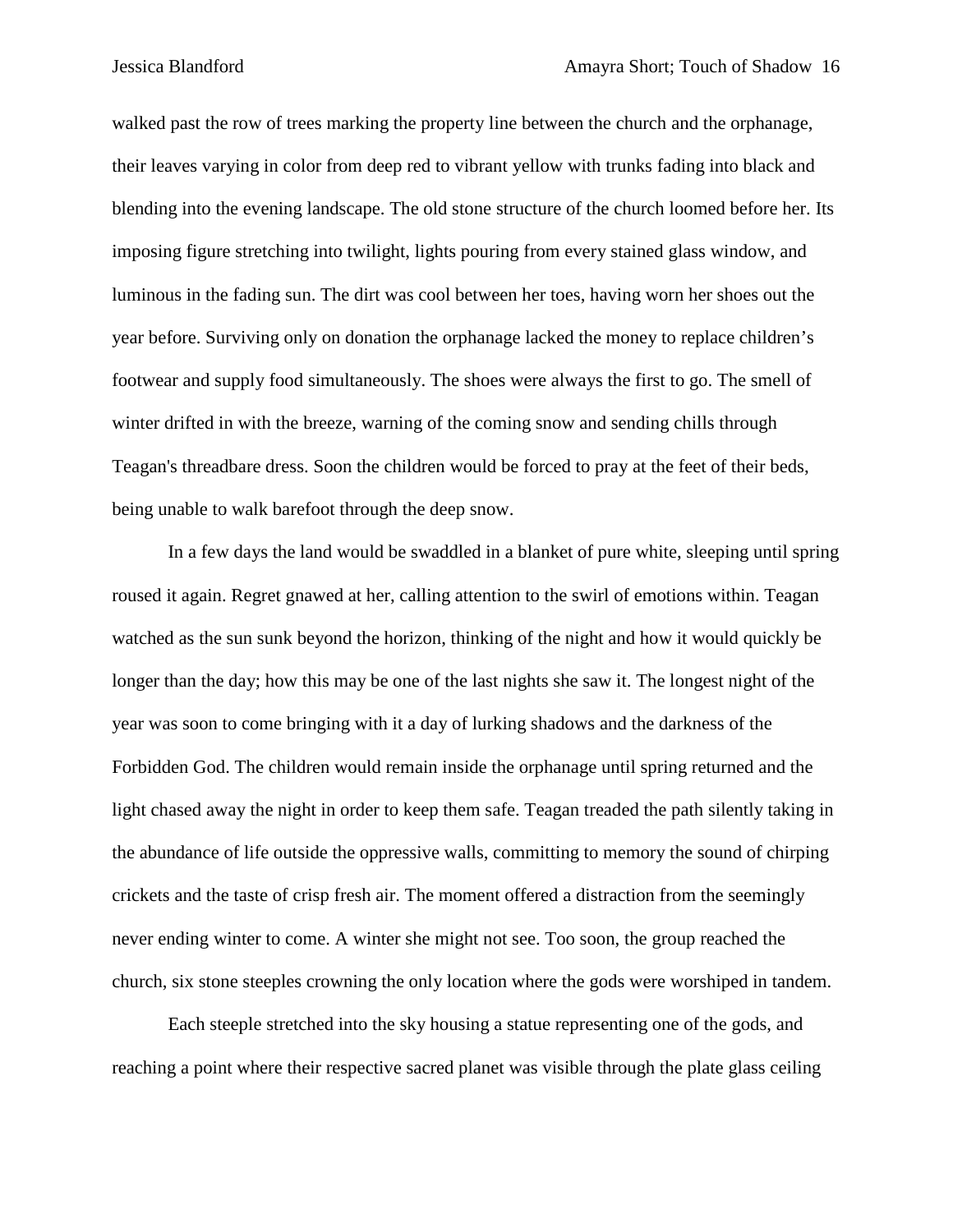above. That night Rayden would burn in the sky in alignment with Amayra. Its red glow would filter through clear leaded panes in the steeple, bathing his sculpture in light. The children would be in bed long before Rayden's alignment, left to imagine the crowd of people who would stand in the atrium of the church waiting for their turn to pray at his feet. Teagan tried to imagine the event, the people who would later tread the same path and breath the same air as she had, just hours before. They would be traveling up from the main section of the village located to the north of the church in the valley below, following in the footsteps of the generations before. Worshipers marking the path for those to come, as it had been for hundreds of years since the church's construction in the 359th year of the Forbidden God. She imagined them walking with fingers outstretched, brushing the surface of the archways marking the steps to the atrium and the beginnings of holy ground.

The children continued in silence as they crossed the aged threshold on the west side of the church, passing the Lady as she held the heavily scarred blue doors open allowing a ray of light to penetrate the darkness. As Teagan passed by, the Lady released her grip on the bronze handle and allowed the weight of the door to close it behind them.

Teagan had been left on the steps of the atrium as a child and lived in awe of the Church. Her won birth celebration had been transformed from an unknown date to a celebration of the day Father David had found her. Without knowing her own month of birth, Teagan's gift from the gods was merely conjecture. Father David cared for her despite the uncertainty surrounding Teagan's birth and the suspicions of her abilities. Thoughts of the Father brought a faint amount of hope to her bleak situation. Despite the Lady's belief that Teagan was of shadow, the Father would be far less quick to judge her life as evil. If she could talk to Father David tonight after her prayers, maybe he would offer his guidance.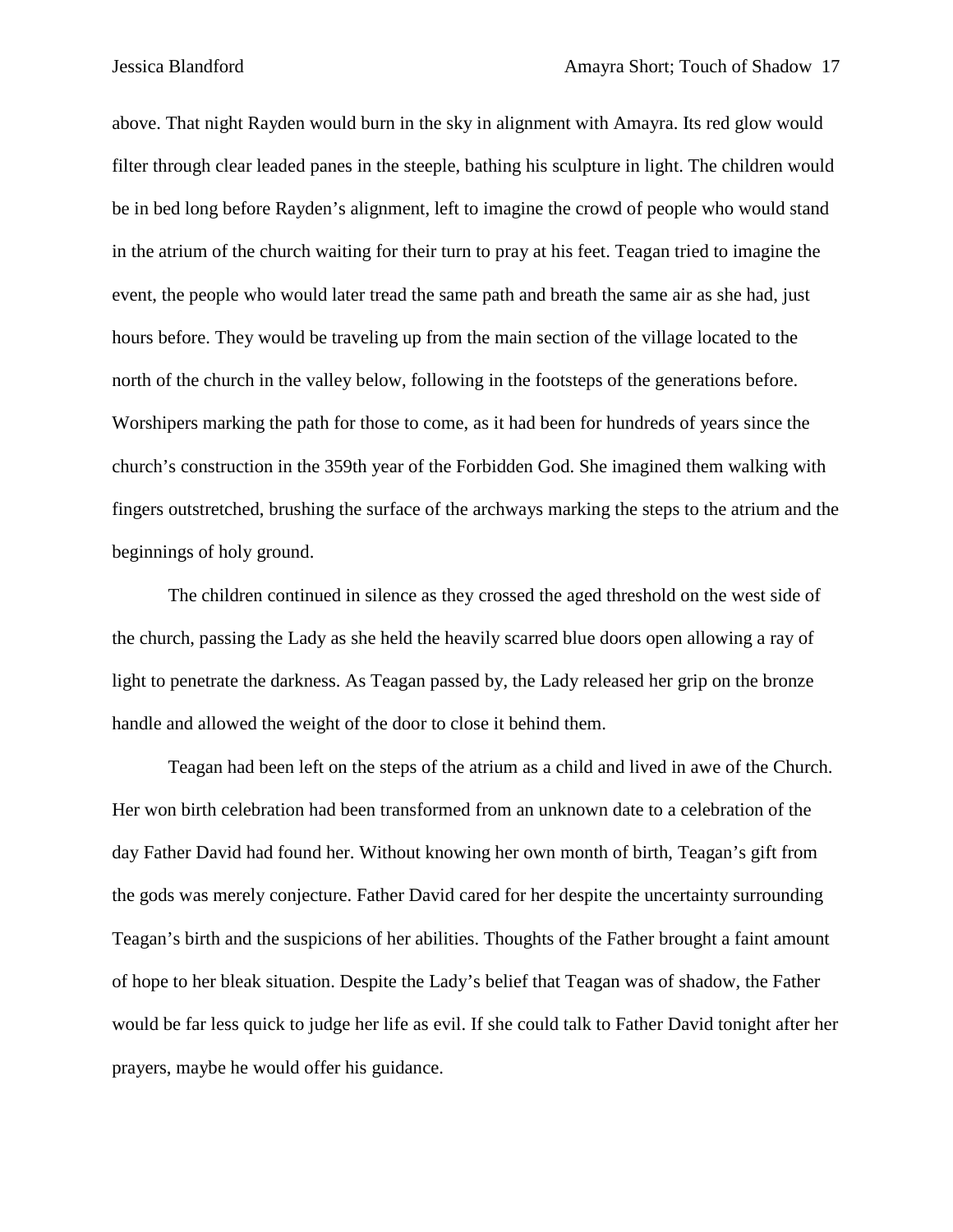A squeak permeated the air, pulling Teagan's attention to the small figure of Mouse bouncing back from the side of a thick marble pillar. Mouse's momentum ended with her leaning into a bracket holding one of the torches of the pillar. Strangled cries fell from the girl's lips as she pulled frantically at her long hair trying to liberate it from the steel bracket. Teagan looked over her shoulder, gauging the reaction of the Lady, who took a series of hard steps on the marble floor to hurry past the rest of the children. The Lady clasped her hands tightly around Mouse's snarled mane while taking an irritated breath. The stench of burning hair coiled around her trembling figure, calling tears to the girl's green eyes. The Lady's hands pulled away revealing the now jagged and singed brown locks covering most of Mouse's head. Mouse ran from the Lady, tears racing down her cheeks and took a place near Teagan at the end of the line. Mouse's stifled sobs permeated the silence surrounding Teagan as she reached out a hand to the girl. Teagan cringed at the slick dampness on the Mouse's palms cinched around her fingers, cutting off the blood flow.

The orphans followed the Lady through another set of six archways constructed of pearled marble to match the floor and pillars of the entryway just behind them. It was the largest room of the church and housed the alcoves below the stone steeples seen from outside. Each alcove contained a large statue carved out of a single piece of colored marble. Six gods, each with their own depiction of power and each likeness so tall that their facial features were indiscernible in the distance with the falling of night. Five of the alcoves faintly glowed, lit by wood and pitch torches mounted to the walls by worn steel brackets. Each god's name was etched into the base of their statue and plated in metal.

The alcove containing the sixth statue remained shrouded in darkness. The name on the base had been scratched out and the metal plating removed, leaving the sixth god nameless.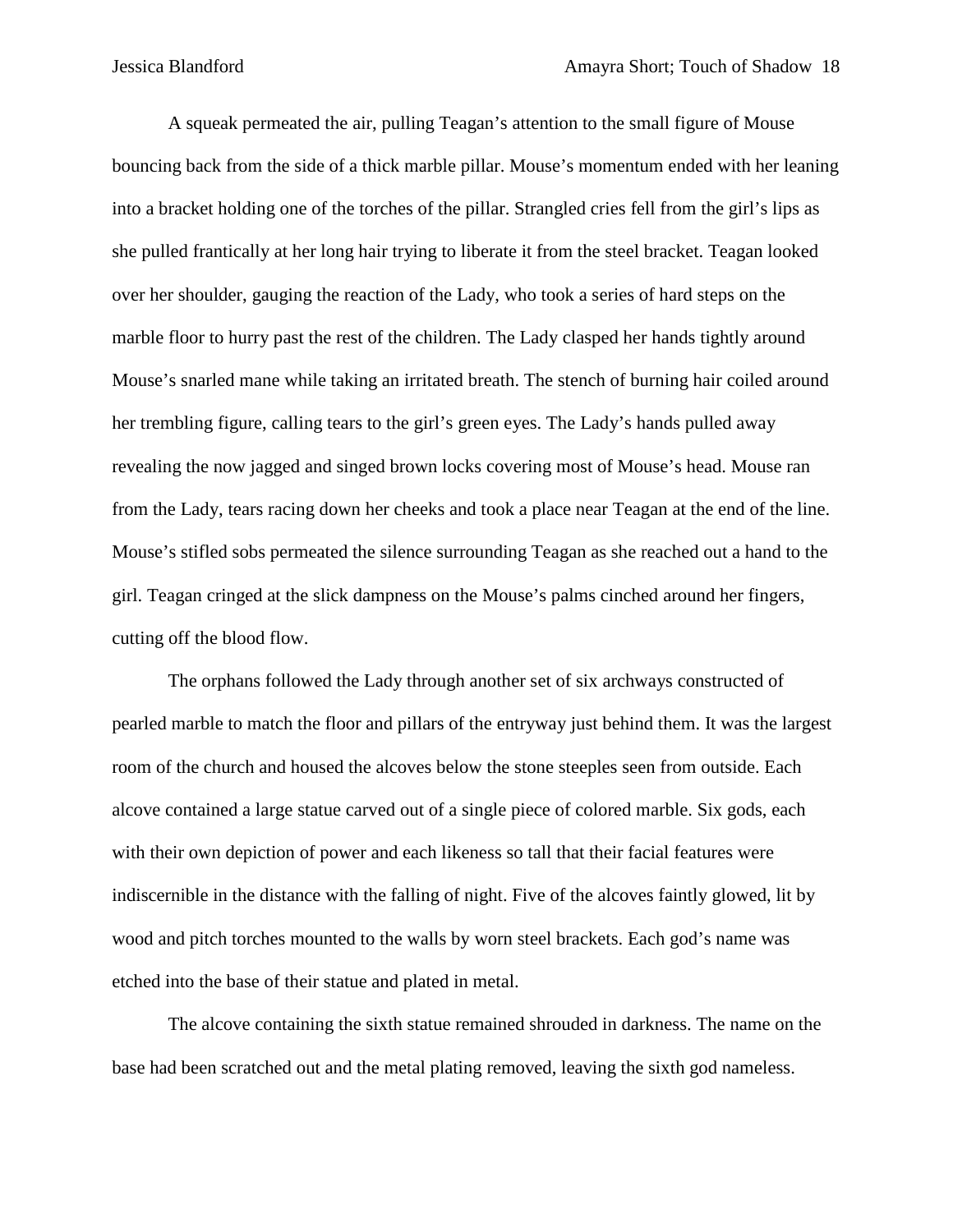During the time of the Dark Wars, the temples dedicated to the god of shadow had been torn down, and the statues left behind to fade over time. The church of Father David was different from the others as it served as a place of worship for all gods. The shrine dedicated to the Forbidden God remained in the church. Removing the statues dedicated to the God of Darkness would not only deface the oldest church in Amayra, but call the wrath of the Forbidden God in retaliation for the desecration. It was for the fear of his revenge that all other likenesses of the god remained scattered across the nation and left to their natural decay. To face the wrath of the God of Shadow, would lead the nation into another Dark War. The God of Shadow was a god to be feared, which granted a wary respect. The children spread through the chapel, giving the dark god's depiction a wide berth as they approached the statues of their own gods.

Teagan looked around the chapel, her eyes drawn to the stained glass windows covering the south wall of the building. She stared admiringly at the kaleidoscope of their history in resounding technicolor. Each of the six panes displayed the rise of one of the six gods, six more were dedicated to the gods' roles, and six more to the great battles. Teagan's eyes followed the depictions down the wall to the final pane. It was larger than the rest and took up the majority of the immense wall it's graphic image a backdrop for the worn podium. The difference in design an indication image had been constructed after the others to show the defeat of the Forbidden God. Teagan could make out the shape of the Umbra easily within the illustration. His depiction the focal point of the image, complete with blood flowing from his flesh in a river to drown those portrayed in close proximity. Jayden's likeness took up the upper corner exemplifying her image with a hand reaching out toward the Umbra in banishment. Teagan knew the last fight had to have taken place differently from its depiction. The impression of the final battle and the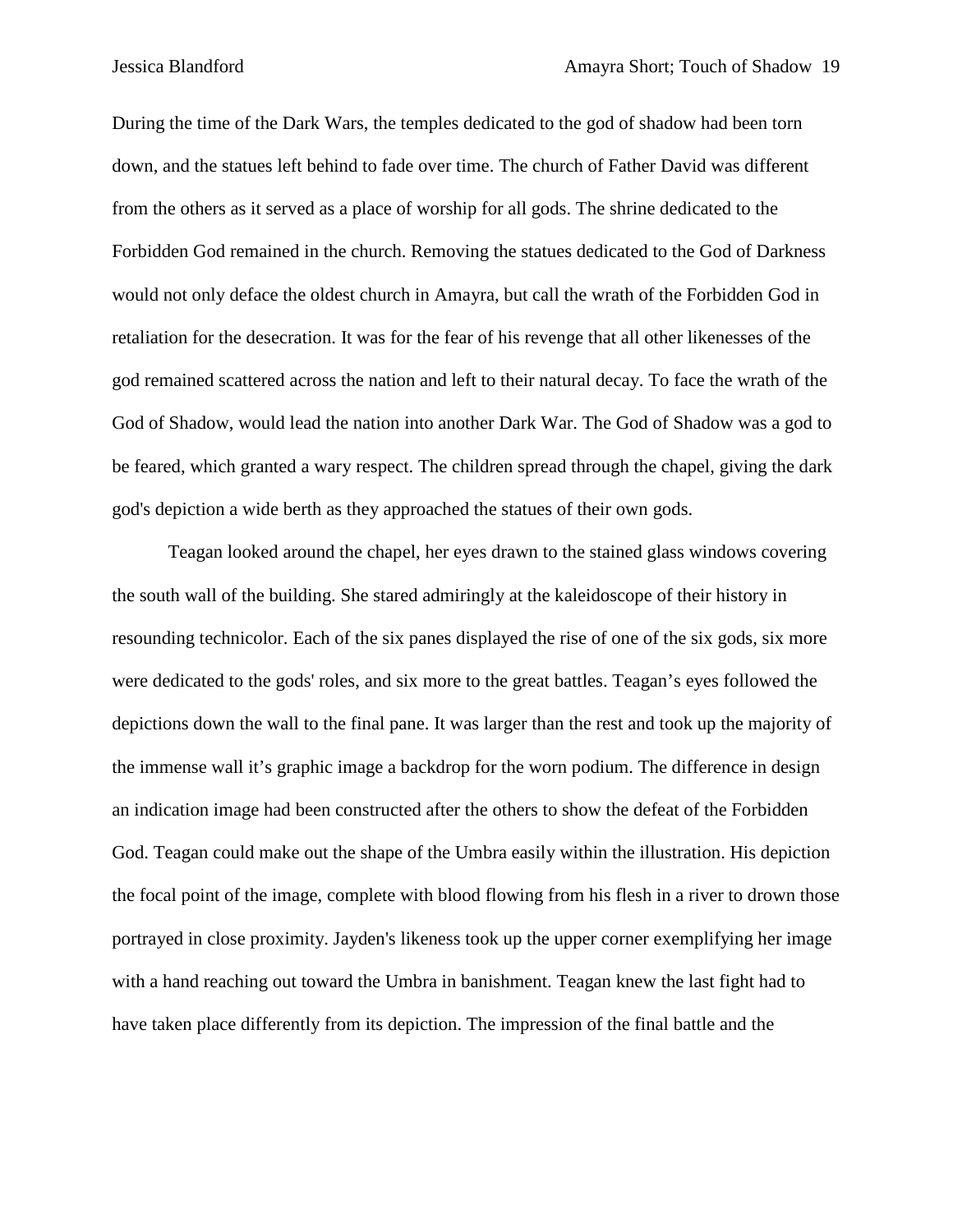Umbra's face trapped in torment lingered, reminiscent of the discomfort Teagan always felt when viewing the portrait of the Reverend Mother Zin.

Teagan could feel Father David's eyes upon her, like the portraits in the hallway. The Father's eyes lit with joy as he smiled from his position in front of the dais as their eyes sought each other from across the expanse. His robes shimmered in the dim light, a multitude of color against the starkness of the marble. His hair had grayed since Teagan's arrival and was now brushed against his shoulders.

Teagan recalled the day they first met. Rain poured from a cloudless sky, soaking the ground and the inhabitants of Del Marah. The figure in Teagan's mind was a woman, if she remembered correctly; she turned and walked away leaving Teagan's younger self crying on the steps outside of the church. Father David had heard her cries of anguish and walked through the torrent of rain to the church's front steps. A frail and dirty child looked up at him through hair so dark it absorbed the touch of light. From that moment onward they were connected. He had saved her that day by pulling her into his open arms.

Father David had moved to Del Marah, the seat of power for the Church of Amayra and chose to live near the outskirts of town. The father represented a small sect of individuals born to follow the path of godlessness. He dedicated his life to the support and teaching of religious freedom. In order to prevent his family from falling into disgrace by raising a godless child, he joined the church as soon as he was able. First he attended the school in Kilimoro, and later took his vows into the organization of the Church while maintaining his desire to help others like himself. Now, he brought pride to his family through his works.

Teagan was the last child to reach him and grabbed his offered hands, after slipping from Mouse's grasp. The Father held Teagan tightly as he embraced her in his arms as he did each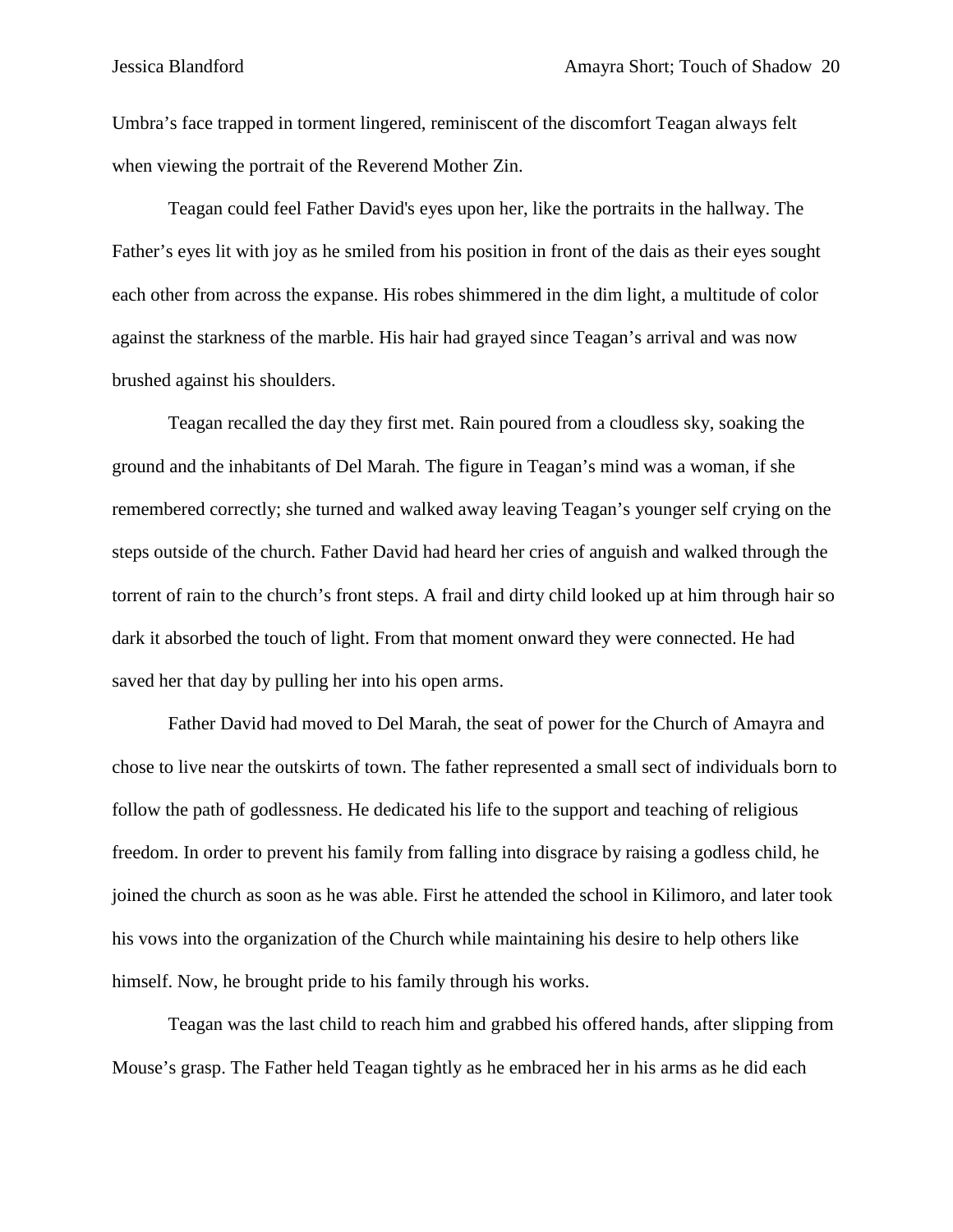night with all his children. The father's gentle hands cradled Teagan close to his chest. Her heart warmed in welcome, the strength in his arms a balm soothing the lingering panic.

"May the gods shine their light on your path and keep you forever from Darkness," the Father recited.

His uncalloused hand brushed the hair back from her eyes. The radiated with joy as he stooped downward to kiss her forehead. The sound of roaming feet echoed in the large cavernous room pulling Teagan from her moment of peace as the children scattered and moved to the statues of their prospective gods. Teagan broke the embrace while looking longingly at the Father, and imagining the moment when they were afforded the privacy to share her looming altercation with the Reverend Mother. Teagan peered around the room trying to imagine a future past the orphanage, without the kindness of Father David. Statues of the gods were assembled in a line beginning with Jayden, followed by the elemental gods, and ending with the Forbidden One shrouded in darkness at the end of the continuous room.

Saraph knelt alongside Mouse and several others before the likeness of Jayden just to the right of the dais. Jayden's statue was more crowded than most because of Her connection to healing and light, as well as the children's desire to be found unworthy of judgement in the eyes of the Lady. It was a common belief among those in the orphanage; praying to the Goddess denied a place for the darkness to manifest. Unfortunately for Teagan, her prayers to Jayden for freedom and a family had so far gone unanswered. Teagan fervently hoped she was included in the prayers of the other orphans, just in case the Goddess changed Her mind. The Reverend Mother was the embodiment of Jayden's will, if Teagan could get the Goddess to favor her, surely the Reverend Mother Zin would permit her to live despite the calling for her judgement. Jayden's worshipers this evening were rivaled in number only by the mass at Rayden's statue.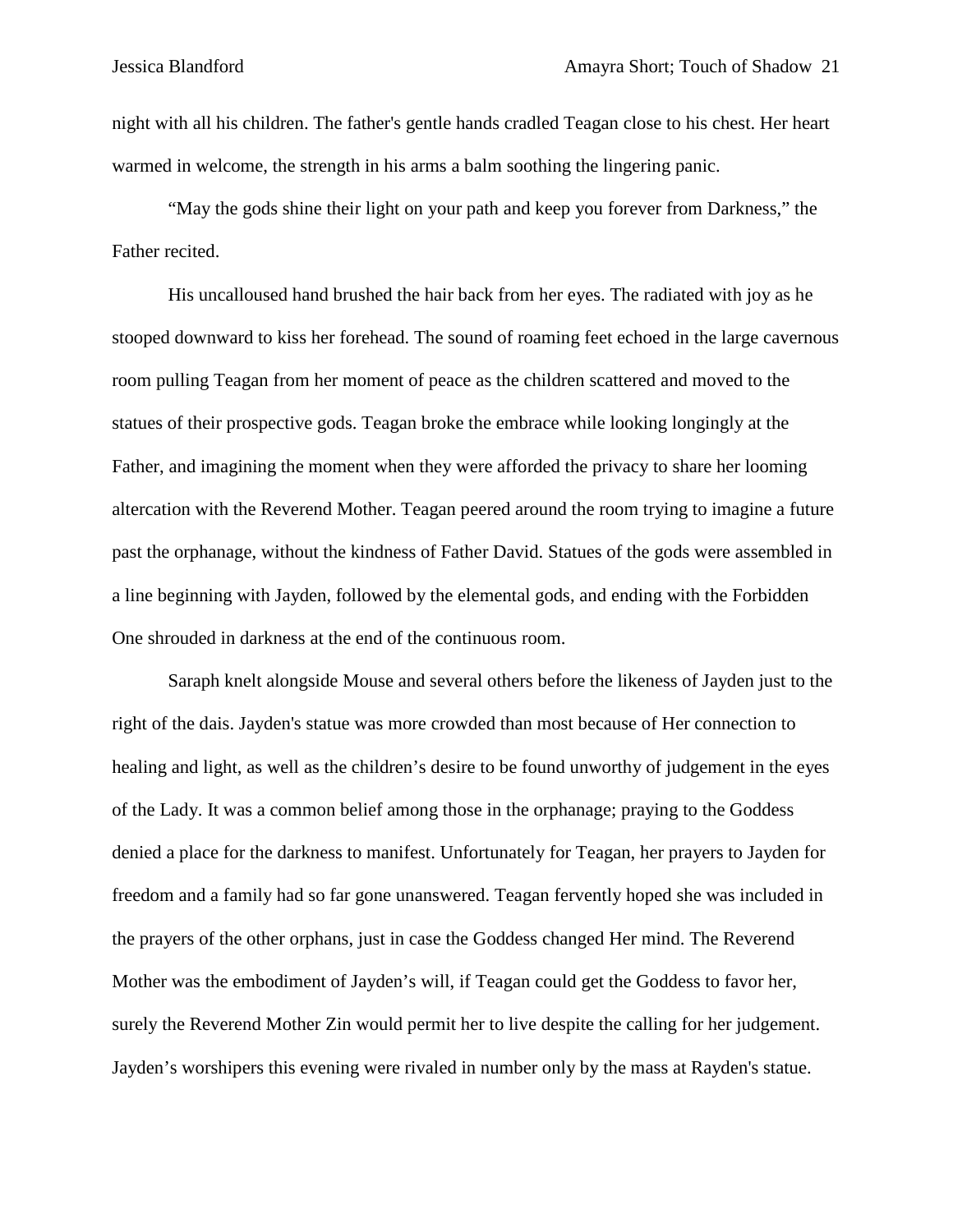The Lady walked across the room and knelt to join those before Rayden. The scent of sage filled the air as the Lady lit a smudge, weaving it before her and placing it onto the brass offering plate at the feet of her god. Teagan had been drawn to kneel at the feet of many of the gods during her time at the orphanage. It was common practice for those who had yet to manifest their gifts to pray on a rotation, moving from god to god, until their gift was established. It was in the fervent hope that one of the gods would respond and answer the question of their birthright. Then there were others, such as Saraph, who had known their calling from the beginning.

The Lady had also been such a child and had been raised in a family where all of their children were born over a brief span of time in order to ensure they all were gifted with the powers of Rayden. This was a common practice among families of great power in order maintain the secrecy of familial knowledge passed on through the generations. Teagan prayed to Rayden in public as her reputation for melting hand prints into walls and setting fire to the girls sleeping quarters created the expectancy. In private Teagan knelt in prayer before the rest of the gods, after the orphans were sleeping soundly. She would slip out of the orphanage and into the chapel, aided by Father David. With the celebration of Rayden taking place tonight, she felt a physical strain from the knowledge of ignoring the other gods.

Teagan walked slowly to the statue of Rayden with thoughts of the Lady's actions clouding her mind and tainting her tranquility. The Lady's close proximity fogged her ability to seamlessly function in the expected manner. Teagan paused to pull her attentions together from their numerous directions and tried to tuck the anxiety of her own death away in her mind for later evaluation. She moved through the room, pausing to look at each statue before continuing on her path to Rayden's feet. Teagan closed her eyes as her steps faltered. An image of the Lady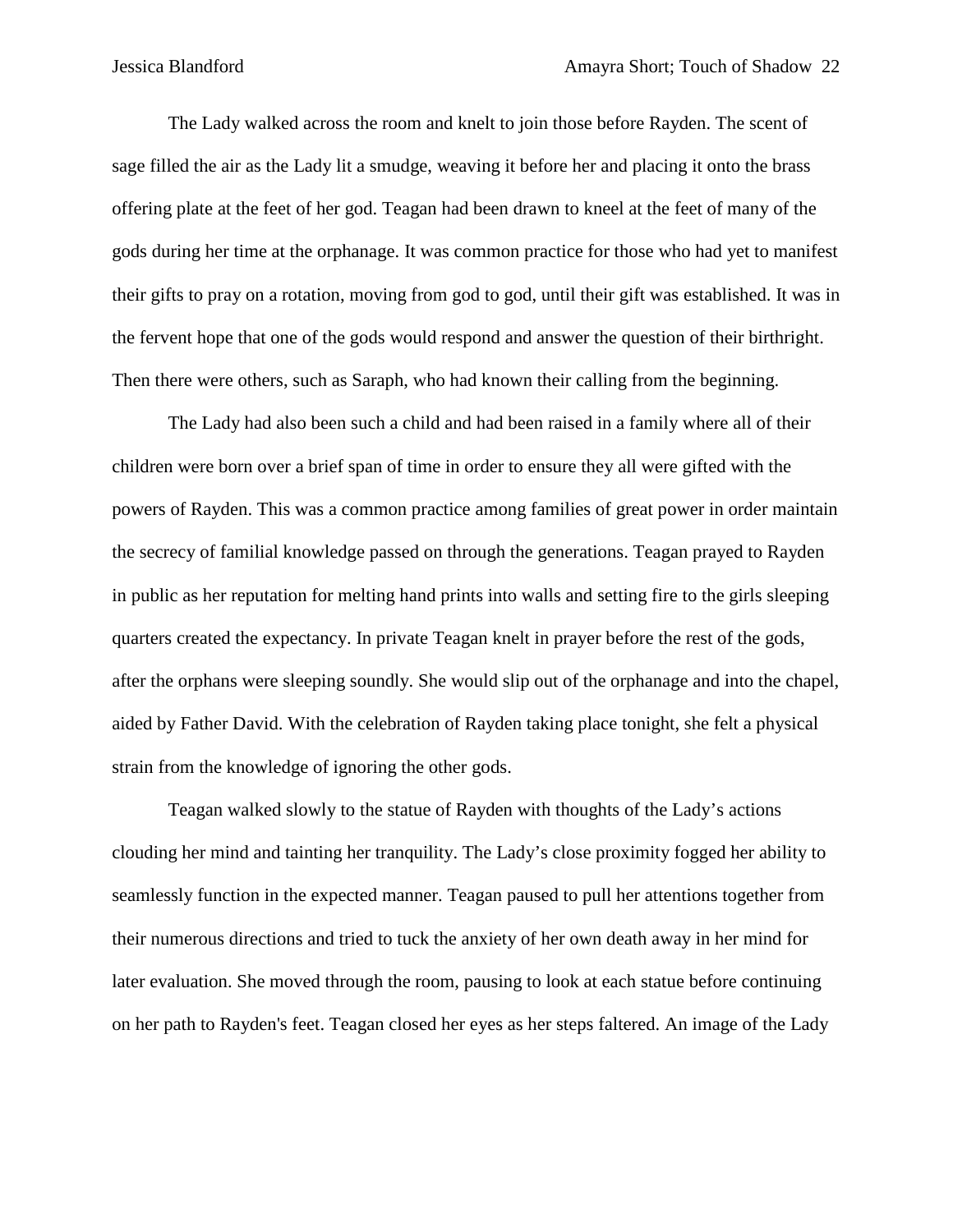laughing as the Rehnam stone's color shifted to a brilliant red sent a wave of distress crashing through her causing her limbs tremble.

She could feel her power slipping free from its chains, reaching out to another god in her onsetting panic. Teagan's breathing became labored as she fought against the desire to answer His call. The prayers of the other children were a backdrop to her mounting panic. She was a marionette to her gift as it pulled her further from Rayden, forcing her to her knees to kneel before another likeness. Cold marble pressed against her skin, the chill reaching through the fabric of her woolen dress. Her fingers moved of their own accord across the gouge marks in the base of the God's likeness. The silence descended, a tangible visceral thing smothering the chapel in alarmed serenity.

Foreign words tumbled from her lips to offer ancient prayers to a dead god in accordance to His will. Though Teagan knew that to call Him 'dead' was to call all gods dead. The power radiating from him was too strong to ignore as thoughts filled with tragic pain and unwavering devotion emanating from the image before her. Teagan knew He would never leave His children out on the steps of a church to be raised by strangers, as her own family had. He was a true god and remained despite His banishment from Amayrian life. Teagan's name joining her brothers and sisters in the contract of His blessing a pact signed in suffering and ending only by their deaths.

As Teagan prayed she was shown the truth. He had worked tirelessly to fight for the lived of his children and defend the gift He bestowed upon them. They refused to turn from Him even as they were murdered in retaliation for supporting his name, and so He choose an Umbra. The Umbra was a direct conduit of His will and was also a great warrior who fighting in defense of His name. The rise of the Umbra acted as the catalyst for the creation of the Rehnam Stones, and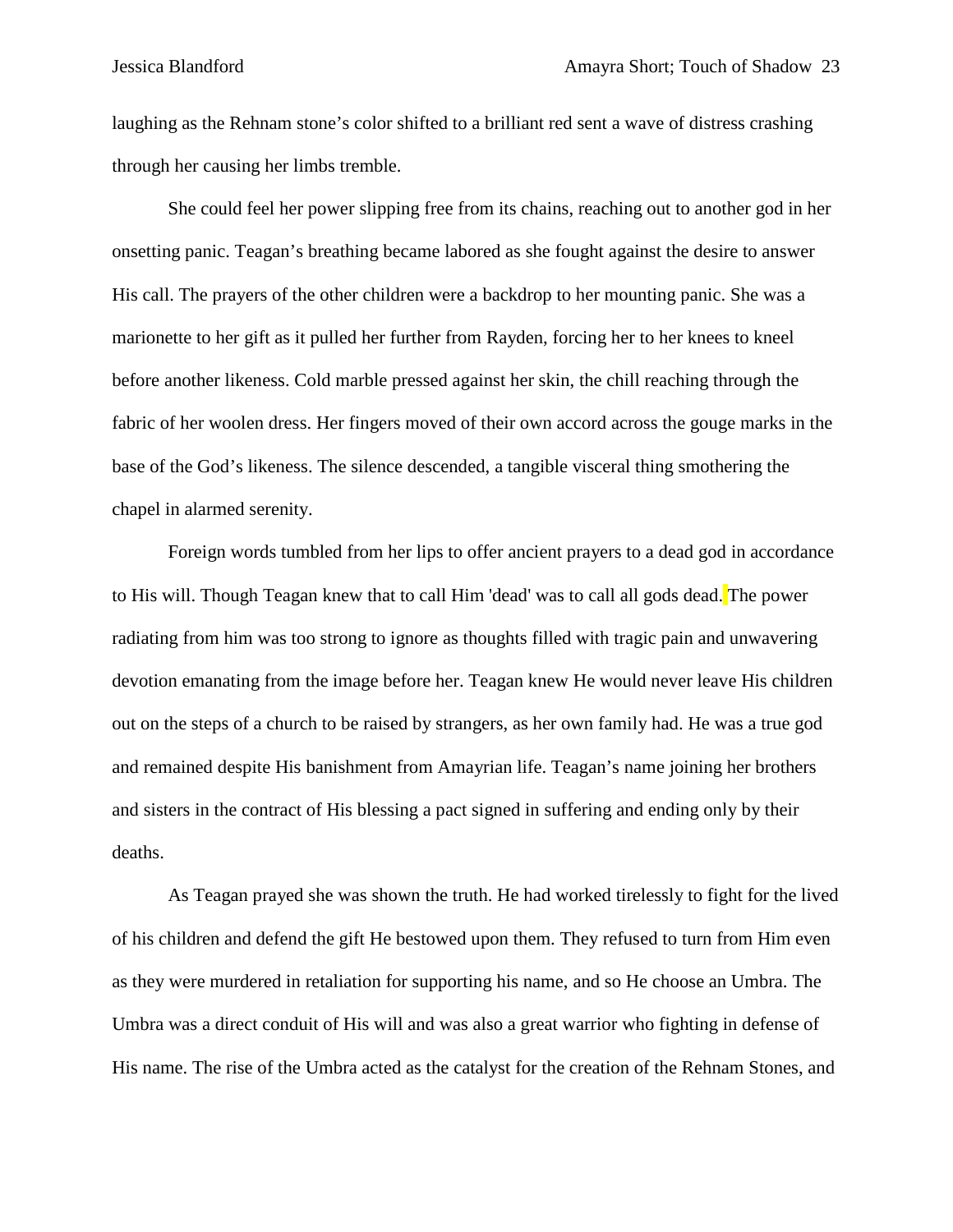eventually brought about a mass cleansing of Shadow from all of Amayra. Trying to save His remaining children, He turned from them by denouncing their devotion and refusing to heed their prayers, He severed all ties so that the Stones might pass them by. He allowed his gift to dwindle in the world, willing it to fade into nothingness.

His forsaken children were not spared from death. The strength of the Stones and the fury of the Reverend Mother were relentless in their pursuit, tearing babes from their mother's wombs. The blood of His children soaked into the earth, and tainted the soil with Shadow. The Reverend Mother still sought His children in an effort to continue the cleanse of Amayra. After a generation of silence and mayhem, He could no longer ignore their fervent prayers, calling to Teagan as he had not done since his call to the Umbra. The backdrop of the chapel fell from Teagan's mind as she placed her forehead on the ground at His feet.

Night moved past them; the children left in ones and twos to follow the path back to the orphanage. Teagan remained praying as His pain combined with her own. In her mind she showed Him the memory of the Lady talking with the voice in the darkness. She prayed for her life, and freedom her fear finding an outlet in worship. Dread weighed her down, pressing her forehead into the cold stone floor. Tears flowed freely from her eyes, dampening the ground before her God. Fear bubbled up settling in her chest and pressing firmly on her lungs. The power of her God called to her, giving her support through His strength. Her fear dissipated overshadowed by His power, love, and understanding as it filled her mind removing her worries.

As the connection deepened Teagan's body started to shake; her mind moving between reality and the expanding force traveling uninterrupted between herself and the Forbidden God. Sweat gathered at the seams of her dress, damp against her skin as she fought to separate her consciousness from the domineering presence combining with her own. Her thoughts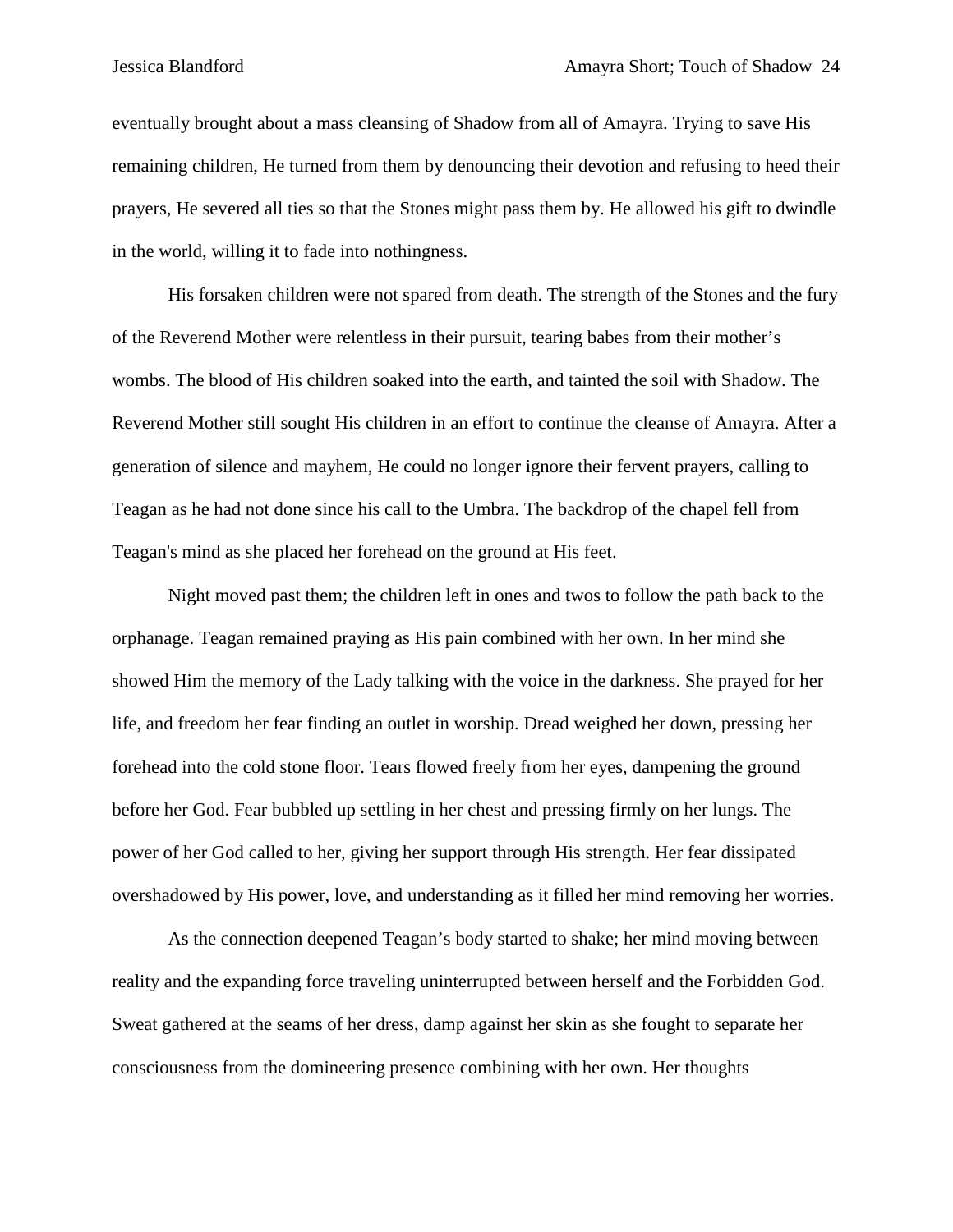disintegrated, warped by the will of the Forbidden One. The need for the liberation of His children twisted to become Teagan's governing ambition as an apparition of the Umbra formed within her mind called into existence by the will of her God. The scene of the final battle was shown to her in spectral imagery as the actions of the Umbra became her own. She watched with His awareness, her body rising from the floor and mirroring the Umbra's motions as the Forbidden God enlightened her to the path that would guarantee her survival. Her eyes opened, sightless to her surroundings as the outline of the Reverend Mother from His memory blurred with the figure of the Lady kneeling before Rayden.

Her fists moving from her sides lighting with an internal glow mirroring the movements of the Umbra in vivid spectral imagery. The Umbra's actions flowed through her. Striking forward she released the condensed orbs of Darkness that had built in her palms at the Lady's figure, mimicking the Umbra. The Lady rolled to the side away from the statue of Raydan without breaking eye contact with the stone form. The Darkness dispersed against an unseen barrier before hitting Raydan. The Lady gracefully rose, breaking eye contact with the statue to glare at Teagan.

Beams of power escaped through the orifices of Teagan's flesh, radiating outward, reaching the stone walls and making them glow red from the burst of energy. A multi-colored aura encasing her in luminescence and swallowed the surrounding darkness. Teagan called the strength of His gift, using it as her own. The Umbra's movements showing her how to dodge and attack in short bursts of concentrated darkness. Teagan's second attack was immediate as her blood pulsed with borrowed energy.

Fire spread out from the hands of the Lady; a snake attacking from the ground, slithering across the stone to leap up and strike at Teagan's moving figure. The remaining children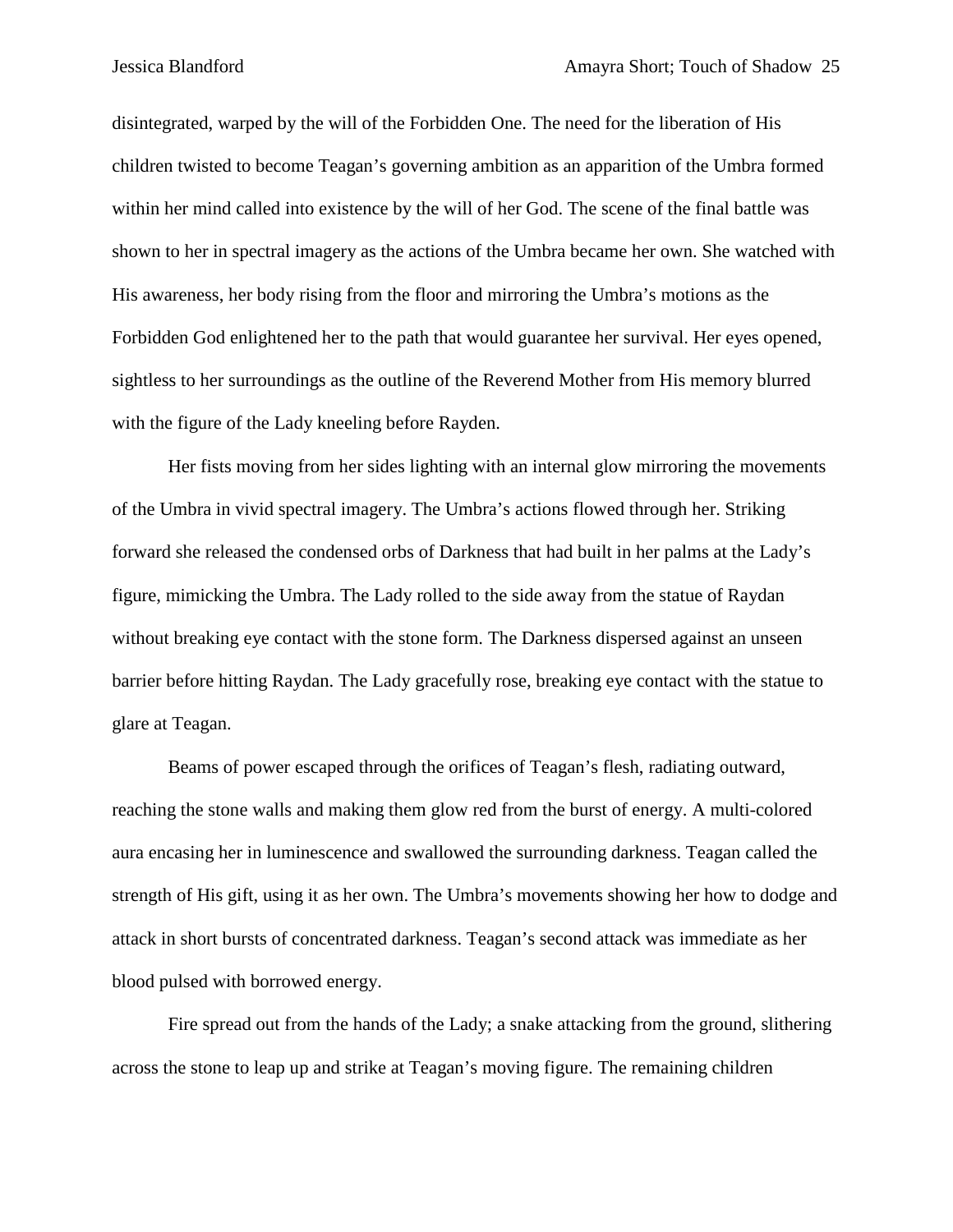scattered, running to the imposing figures of the gods for shelter. Chunks of mortar fell from the spires above, shaken free by Teagan's fist, covered in shifting shadow, as it struck out at the serpent's abdomen connecting and sending explosions of flame riding on a concussive wave of energy outward. The air around her crackled. The glass panes groaned, fracturing across their surface. Mouse and Saraph huddled together at the feet of the Forbidden God avoiding a large section of broken glass that had detached from its frame and tumbled to the ground. Mouse screamed.

Following the Umbra's direction Teagan's hand shot out from her side traveling in an arch and leaving a trail of Shadow glimmering in its wake. Words of power fell from her lips, calling to the Shadow to answer the Umbra's will and mingling with her own. The flow of darkness coated the air around Mouse and Saraph, solidifying into a physical barrier. A ripple traveled across the glass ceiling above them splintering another section apart from the rest. The section above Mouse and Saraph crashed against the dense Shadow encasing their trembling forms.

Teagan's power poured past its chains in emanating waves, pushing her mind to edge of sanity as it fought to control the abundance of energy coursing through her. A sphere of Shadow pooled from her hand and connected with a globe of blue fire streaking across the chapel. The two forces clashed in the air, pushing the air from Teagan's lungs with the concussive wave. Bits of darkness and flame rained down as the energies fought until both powers dissipated leaving behind dense murkiness. With each movement her power exploded in her mind, a versicolor bursting forth shattering the silver chains restraining her gift. A force so brilliant her skin glowed with a polychromatic complexion, erupting from her being in a wave of spectral-luminosity, shattering the stained glass depictions above. Teagan's ears rang with the silence as she stood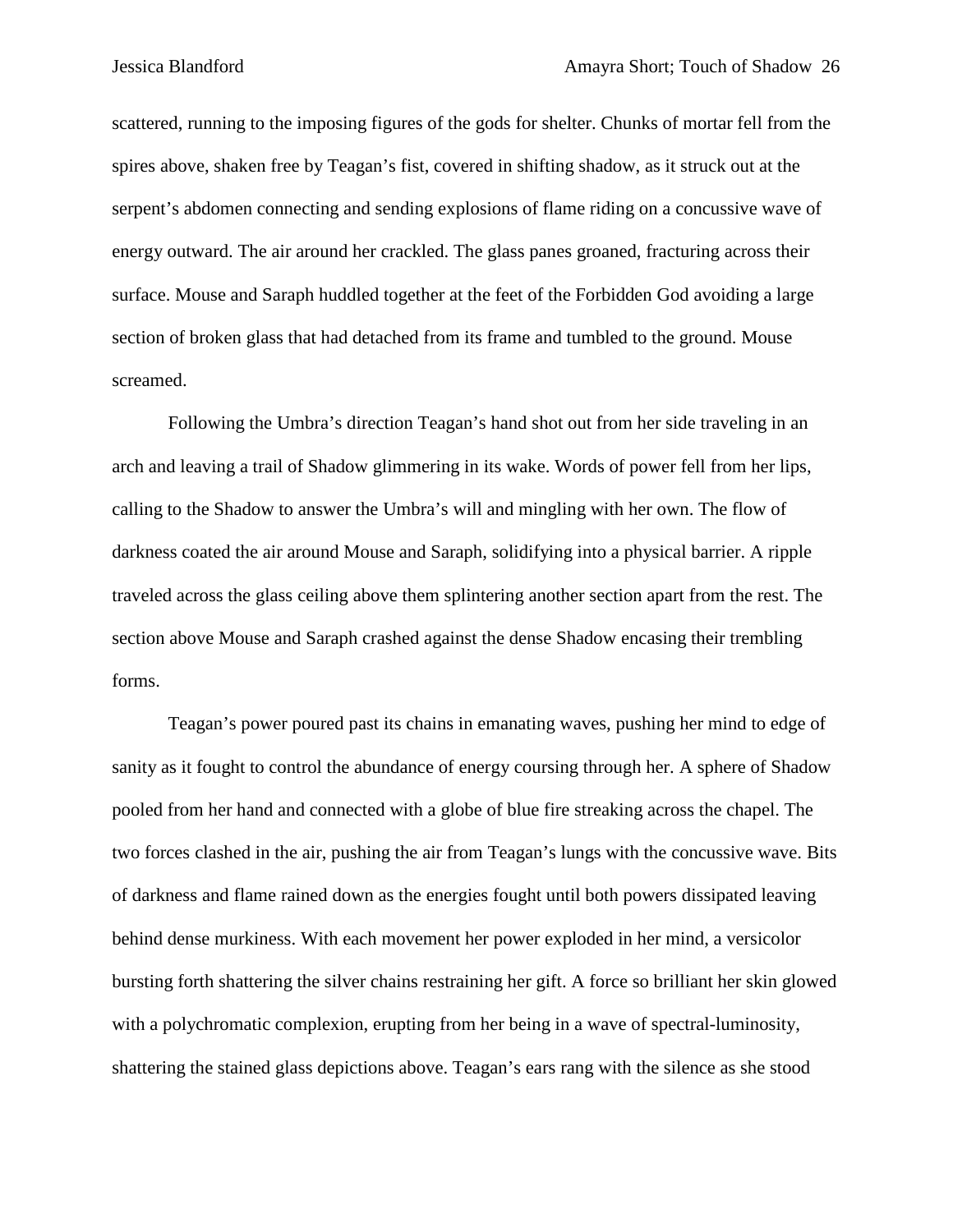watching the kaleidoscope of glass fall in a deadly wave and explode against the stone floor. The air cleared with painful slowness to show the Lady no longer standing.

Saraph and Mouse remained encased in the thin shell of stone where Teagan had left them. In her mind Teagan watched the Umbra approach, and place his hand upon the spherical barrier, causing it to scatter and shower down on the frightened children in a coruscation of shimmering dust. Saraph and Mouse fell back from her, terror twisting their faces into masks of revulsion as they observed the corpse of the chapel and choked on the stench of its destruction. Mouse's rejection pulled at Teagan's heart and pushed the image of the Umbra from Teagan's mind.

The presence of the Forbidden One shifted in Teagan's awareness, fading into a contented ubiquitous form. Silence descended, broken only by the intrusion of Saraph's coughing. The haze in the chapel cleared, the toxic air pulled from the room through the gaping holes in the ceiling. Teagan returned to her kneeling position before the altar of her God, thankful for His intervention. Without His guidance her life would have joined the numerous others during the war taken by the Reverend Mother. Her life had been forfeit before his intervention, because of His intervention her life was His for as long as He wished it. Teagan called to the power in her blood, willing it to flow from a cut on her fingertip. With careful strokes she wrote the Forbidden God's name on His plaque; her blood greedily absorbed. The defaced lettering shifted under her touch to reform His name.

 "Galmeth," she whispered, a smile upon her lips as His power unfurled from her chest, returning to Him. "Thank you."

Metallic-tasting bile spewed from Teagan's mouth and landed between her knees, splattering them with flecks of gall. Knowing the night would play forever in her dreams,